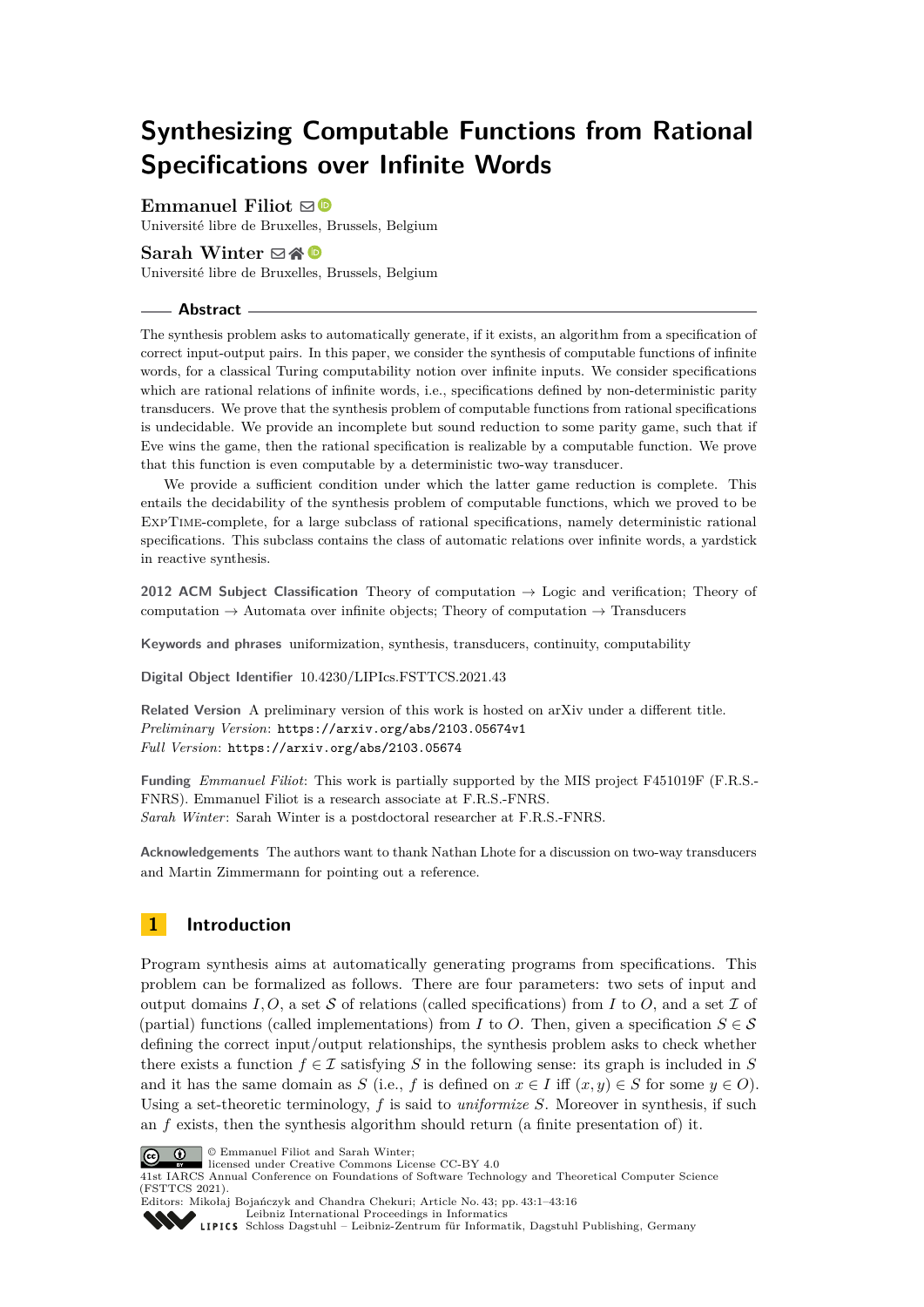## **43:2 Synthesizing Computable Functions from Rational Specifications over Infinite Words**

Program synthesis quickly turns to be undecidable depending on the four parameters mentioned before. Therefore, research on synthesis either turn to developing efficient sound but incomplete methods, see for example the syntax-guided synthesis approach [\[2\]](#page-14-0) or bounded synthesis [\[14,](#page-15-0) [15\]](#page-15-1), or restrict the class of specifications  $S$  and/or the class of implementations  $I.$  A well-known example of the latter approach is reactive synthesis, where  $S$  are automatic relations<sup>[1](#page-1-0)</sup> over infinite words, and  $\mathcal I$  are Mealy machines [\[6,](#page-15-2) [23,](#page-15-3) [10\]](#page-15-4). Infinite words (over a finite alphabet) are used to model infinite executions of reactive systems, and Mealy machines are used as a model of reactive systems processing bit streams.

In this paper, our goal is to synthesize, from specifications which are semantically binary relations of infinite words, stream-processing programs, which are semantically *streaming computable* functions of infinite words (just called *computable* functions in the sequel). Let us now make the computability notion we use more precise. Let  $\Sigma$  and  $\Gamma$  be to finite alphabets. A partial function  $f: \Sigma^{\omega} \to \Gamma^{\omega}$ , whose domain is denoted dom(*f*), is said to be computable, if there exists a deterministic (Turing) machine *M* with three tapes, a read-only one-way input tape, a two-way working tape, and a write-only output tape that works as follows: if the input tape holds an input sequence  $\alpha \in \text{dom}(f)$ , then *M* outputs longer and longer prefixes of  $f(\alpha)$  when reading longer and longer prefixes of  $\alpha$ . A definition of this machine model can be found, for instance, in [\[25\]](#page-15-5).

<span id="page-1-1"></span>**Example 1.** Over the alphabet  $\Sigma = \Gamma = \{a, b, A, B\}$ , consider the specification given by the relation  $R_1 = \{(ux\alpha, xu\beta) \mid u\alpha, u\beta \in \{a, b\}^\omega, x \in \{A, B\}\}.$  The relation  $R_1$  is automatic: an automaton needs to check that the input prefix *u* occurs shifted by one position on the output, which is doable using only finite memory. Checking that the first output letter *x* also appears after *u* on the input can also be done by storing *x* in the state. Note that some acceptance condition (e.g., parity) is needed to make sure that *x* is met again on the input. There is no Mealy machine which can realize *R*1, because Mealy machines operate in a synchronous manner: they read one input symbol and must deterministically produce one output symbol. Here, the first output symbol which has to be produced depends on the letter  $x$  which might appear arbitrarily far in the input sequence. However,  $R_1$  can be uniformized by a computable function: there is an *algorithm* reading the input from left to right and which simply waits till the special symbol  $x \in \{A, B\}$  is met on the input. Meanwhile, it stores longer and longer prefixes of *u* in memory (so it needs unbounded memory) and once *x* is met, it outputs *xu*. Then, whatever it reads on the input, it just copies it on the output (realizing the identity function over the remaining infinite suffix  $\alpha$ ). Note that this algorithm produces a correct output under the assumption that *x* is eventually read.

**Contributions.** We first investigate the synthesis of computable functions from *rational specifications*, which are those relations recognizable by non-deterministic finite state transducers, i.e., parity automata over a product of two free monoids. We however show this problem is undecidable (Proposition [4\)](#page-6-0). We then give an incomplete but sound algorithm in Section [3,](#page-6-1) based on a reduction to  $\omega$ -regular two-player games. Given a transducer  $\mathcal T$ defining a specification  $\mathcal{R}_{\mathcal{T}}$ , we show how to effectively construct a two-player game  $\mathcal{G}_{\mathcal{T}}$ , proven to be solvable in EXPTIME, such that if Eve wins  $\mathcal{G}_{\mathcal{T}}$ , then there exists a computable function which uniformizes the relation recognized by  $\mathcal{T}$ , which can even be computed by some input-deterministic **two-way** finite state transducer (a transducer which whenever it reads an input symbol, it deterministically produces none or several output symbols and either moves forward or backward on the input). It is easily seen that two-wayness is

<span id="page-1-0"></span><sup>&</sup>lt;sup>1</sup> relations recognized by two-tape parity automata alternatively reading one input and one output symbol.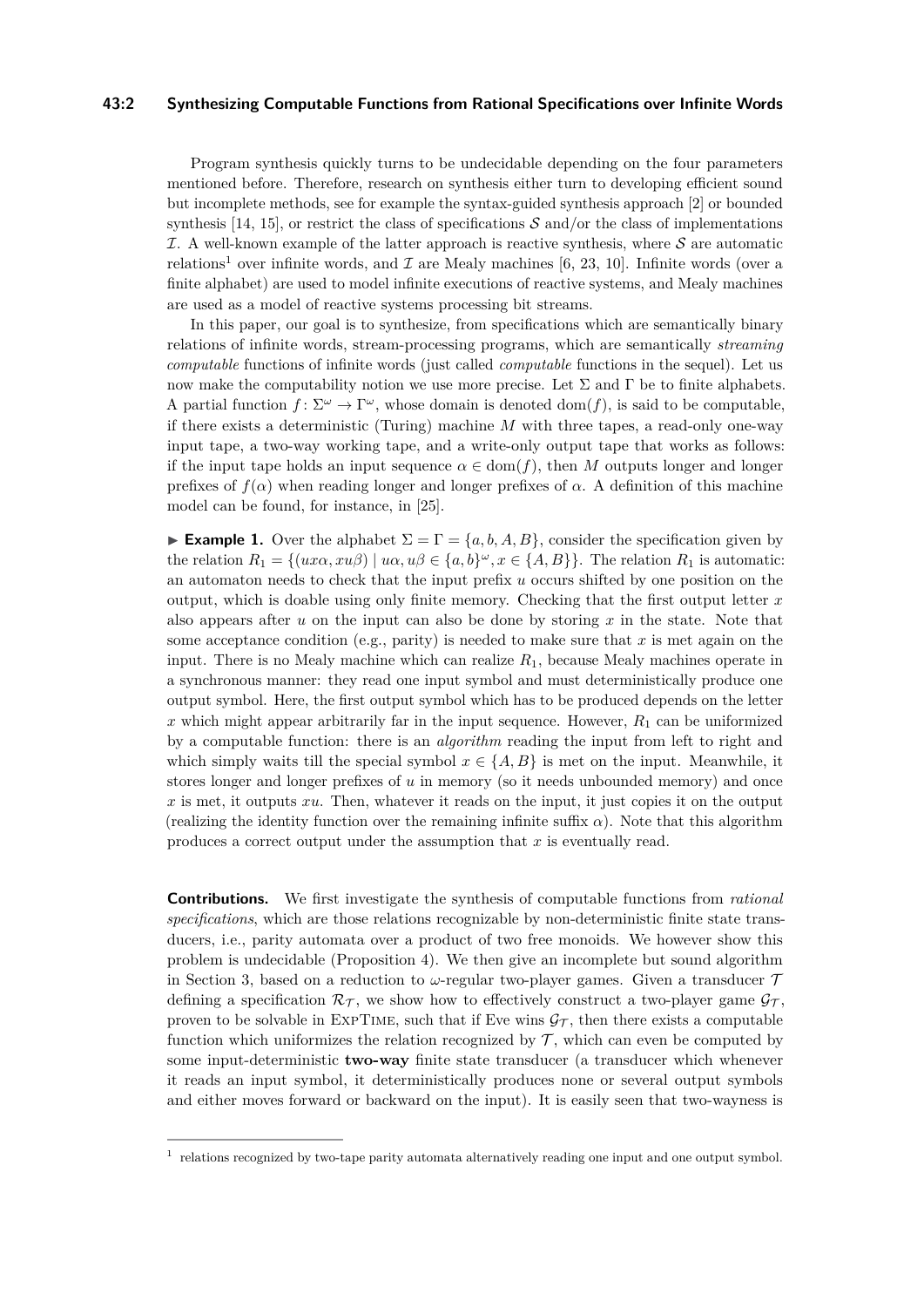necessary: the relation  $R_1$  cannot be uniformized by any deterministic device which moves only forward over the input and only uses finitely many states, as the whole prefix *u* has to be remembered before reaching *x*. However, a two-way finite-state device can do it: first, it scans the prefix up to x, comes back to the beginning of the input, knowing whether  $x = A$ or  $x = B$ , and then can produce the output.

Intuitively, in the two-player game we construct, called unbounded delay game, Adam picks the input symbols while Eve picks the output symbols. Eve is allowed to delay her moves an arbitrarily number of steps, gaining some lookahead information on Adam's input. We use a finite abstraction to store the lookahead gained on Adam's moves. We show that any finite-memory winning strategy in this game can be translated into a function uniformizing the specification such that it is computable by an input-deterministic two-way transducer.

In Section [4,](#page-11-0) we provide a sufficient condition  $P$  on relations for which the game reduction is complete. In particular, we show that if a relation  $R$  satisfies  $P$ , then Eve wins the game iff *R* can be uniformized by a computable function. A large subclass of rational relations satisfying this sufficient condition is the class of deterministic rational relations (DRAT, [\[24\]](#page-15-6)). Deterministic rational relations are those relations recognizable by deterministic two-tape automata, one tape holding the input word while the other holds the output word. It strictly subsumes the class of automatic relations, and, unlike for automatic relations, the two heads are not required to move at the same speed. Furthermore, when the domain of the relation is topologically closed for the Cantor distance<sup>[2](#page-2-0)</sup>, we show that strategies in which Eve delays her moves at most a bounded number of steps are sufficient for Eve to win. Such a strategy can in turn be converted into an input-deterministic **one-way** transducer. This entails that for DRAT-specifications with a closed domain (such as for instance specifications with domain  $\Sigma^{\omega}$ , i.e., total domains), if it is uniformizable by a computable function, then it is uniformizable by a function computable by an input-deterministic one-way transducer.

Based on the completeness result, we prove our main result, that the synthesis problem of computable functions from deterministic rational relations is ExpTime-complete. Hardness also holds in the particular case of automatic relations of total domain.

**Total versus partial domains.** We would like to emphasize here on a subtle difference between our formulation of synthesis problems and the classical formulation in reactive synthesis. Classically in reactive synthesis, it is required that a controller produces for *every* input sequence an output sequence correct w.r.t. the specification. Consequently, specifications with partial domain are by default unrealizable. So, in this setting, the specification  $R_1$  of the latter example is not realizable, simply because its domain is not total (words with none or at least two occurrences of a symbol in  $\{A, B\}$  are not in its domain). In our definition, specifications with partial domain can still be realizable, because the synthesized function, if it exists, can be partial and must be defined only on inputs for which there exists at least one matching output in the specification. A well-known notion corresponding to this weaker definition is that of uniformization [\[21,](#page-15-7) [9,](#page-15-8) [7,](#page-15-9) [13\]](#page-15-10), this is why we often use the terminology "uniformizes" instead of the more widely used terminology "realizes". The problem of synthesizing functions which uniformize quantitative specifications has been recently investigated in [\[1\]](#page-14-1). In [\[1\]](#page-14-1), it was called the good-enough synthesis problem, a controller being good-enough if it is able to compute outputs for all inputs for which there

<span id="page-2-0"></span><sup>&</sup>lt;sup>2</sup> A set  $X \subseteq \Sigma^\omega$  is *closed* if the limit, if it exists, of any sequence  $(x_i)_i$  of infinite words in *X* is in *X*. The limit here is defined based on the Cantor distance, which, for any two infinite words  $u, v$ , is 0 if  $u = v$ and otherwise  $2^{-\ell}$  where  $\ell$  is the length of their longest common prefix.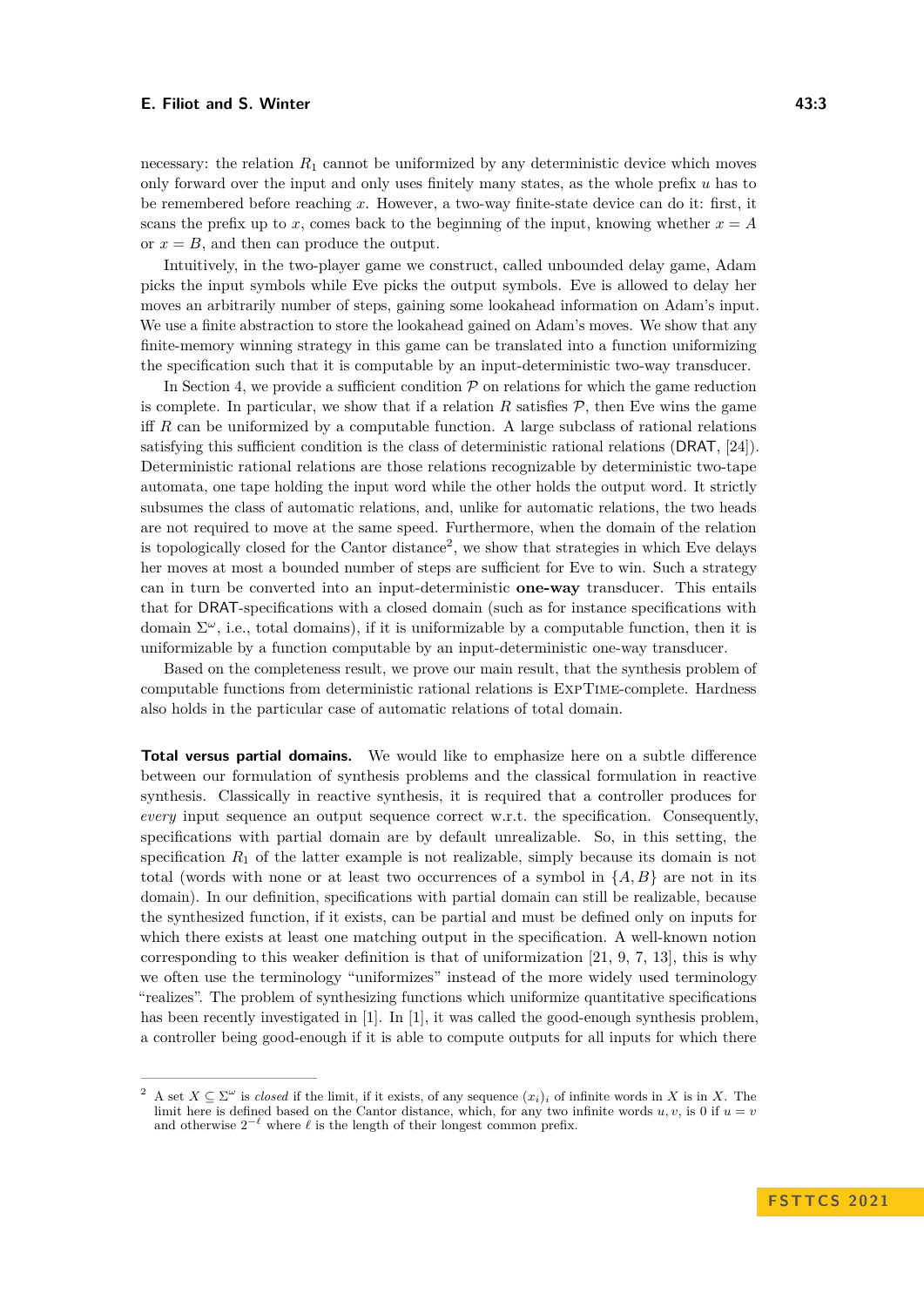## **43:4 Synthesizing Computable Functions from Rational Specifications over Infinite Words**

exists a least one matching output by the specification. The uniformization setting can be seen as an assumption that the input the program receives is not any input, but belongs to some given language. Related to that, there is a number of works on reactive synthesis under assumptions on the behavior of the environment [\[8,](#page-15-11) [4,](#page-14-2) [22,](#page-15-12) [11,](#page-15-13) [5\]](#page-14-3).

**Related work.** To the best of our knowledge, this work is the first contribution which addresses the synthesis of algorithms from specifications which are relations over infinite inputs, and such that these algorithms may need unbounded memory, as illustrated by the specification  $R_1$  for which any infinite-input Turing-machine realizing the specification needs unbounded memory. There are however two related works, in some particular or different settings.

First, in [\[12\]](#page-15-14), the synthesis of computable functions has been shown to be decidable in the particular case of *functional* relations, i.e., graphs of functions. The main contribution of [\[12\]](#page-15-14) is to prove that checking whether a function represented by a non-deterministic two-way transducer is computable is decidable, and that computability coincides with continuity (for the Cantor distance) for this large class of functions. The techniques of [\[12\]](#page-15-14) are different to ours, e.g., games are not needed because output symbols functionally depends on input ones, even in the specification, so, there is not choice to be made by Eve.

Second, Hosch and Landweber [\[19\]](#page-15-15) proved decidability of the synthesis problem of Lipschitz-continuous functions from automatic relations with *total* domain, Holtmann, Kaiser and Thomas [\[17\]](#page-15-16) proved decidability of the synthesis of continuous functions from automatic relations with *total* domain, and Klein and Zimmermann [\[20\]](#page-15-17) proved ExpTime-completeness for the former problem. So, we inherit the lower bound because automatic relations are particular DRAT relations, and as we show in the last section of the paper, the synthesis problem of computable functions is the same as the synthesis problem of continuous functions. We obtain the same upper bound as [\[20\]](#page-15-17) for a more general class of specifications, namely DRAT, and in the more general setting of specifications with partial domain. As we show, total vs. partial domains make an important difference: two-way transducers may be necessary in the former case, while one-way transducers are sufficient in the latter. [\[17,](#page-15-16) [20\]](#page-15-17) also rely on a reduction to two-player games called delay games, but for which bounded delay are sufficient. However, our game is built such that it accounts for the fact that unbounded delays can be necessary and it also monitors the domain, which is not necessary in [\[17,](#page-15-16) [20\]](#page-15-17) because specifications have total domain. Accordingly, the main differences between [\[20\]](#page-15-17) and our delay games are their respective winning objectives and correctness proofs. Another difference is that our game applies to the general class of rational relations, which are *asynchronous* (several symbols, or none, can correspond to a single input symbol) in contrast to automatic relations which are synchronous by definition.

Omitted and sketched proofs can be found in full in the full version.

# **2 Preliminaries**

**Words, languages, and relations.** Let N denote the set of non-negative integers. Let  $\Sigma$ and Γ denote *alphabets* of elements called *letters* or *symbols*. A *word* resp. *ω-word* over Σ is an empty or non-empty finite resp. infinite sequence of letters over  $\Sigma$ . The empty word is denoted by  $\varepsilon$ , the length of a word by  $|\cdot|$ . Usually, we denote finite words by  $u, v, w$ , etc., and infinite words by  $\alpha, \beta, \gamma$ , etc. Given an (in)finite word  $\alpha = a_0 a_1 \cdots$  over  $\Sigma$  with  $a_0, a_1, \dots \in \Sigma$ , let  $\alpha(i)$  denote the letter  $a_i, \alpha(i:j)$  denote the infix  $a_i a_{i+1} \cdots a_j, \alpha(i)$  the prefix  $a_0a_1 \cdots a_i$ , and  $\alpha(i)$  the suffix  $a_ia_{i+1} \cdots$  for  $i \leq j \in \mathbb{N}$ . For two (in)finite words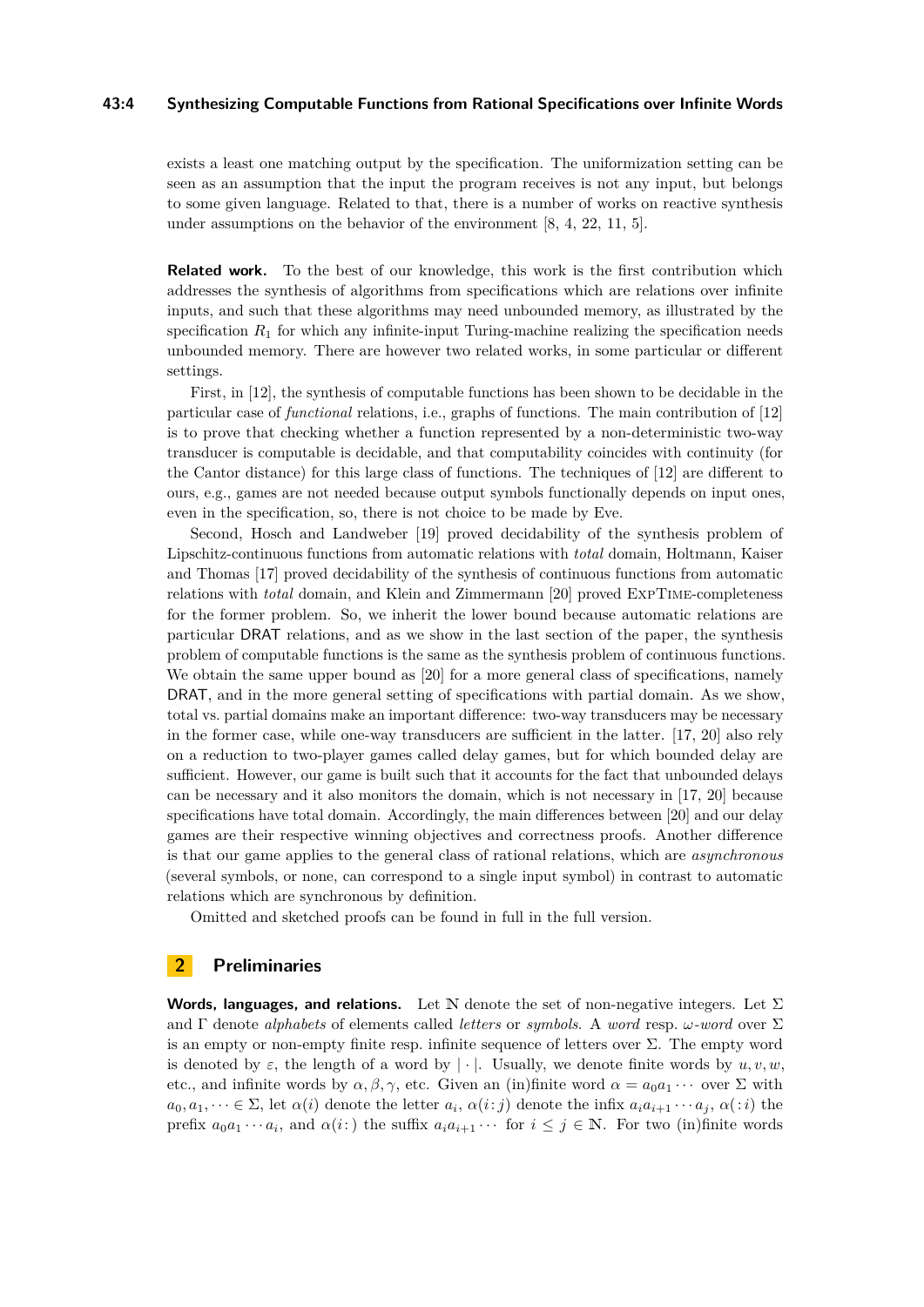*α*, *β*, let  $\alpha \wedge \beta$  denote their longest common prefix. Let  $\Sigma^*$ ,  $\Sigma^+$ , and  $\Sigma^{\omega}$  denote the set of finite, non-empty finite, and infinite words over  $\Sigma$ , respectively. Let  $\Sigma^{\infty}$  denote  $\Sigma^* \cup \Sigma^{\omega}$ . A *language* resp.  $\omega$ -*language*  $L$  is a subset of  $\Sigma^*$  resp.  $\Sigma^{\omega}$ , its set of prefixes is denoted by Prefs(*L*). A (binary) *relation* resp. *ω-relation* R is a subset of  $\Sigma^* \times \Gamma^*$  resp.  $\Sigma^{\omega} \times \Gamma^{\omega}$ . An *ω*-relation is just called a relation when infiniteness is clear from the context. The domain dom(*R*) of a (*ω*)-relation *R* is the set  $\{\alpha \mid \exists \beta \ (\alpha, \beta) \in R\}$ . It is *total* if dom(*R*) =  $\Sigma^*$  resp.  $\Sigma^{\omega}$ . Likewise, we define  $\text{img}(R)$  the image of *R*, as the domain of its inverse. A relation *R* is *functional* if for each  $u \in \text{dom}(R)$  there is at most one *v* such that  $(u, v) \in R$ . By default in *this paper, relations and functions are partial, i.e., are not necessarily total.*

**Automata.** A *parity automaton* is a tuple  $A = (Q, \Sigma, q_0, \Delta, c)$ , where Q is a finite set of states,  $\Sigma$  a finite alphabet,  $q_0 \in Q$  an initial state,  $\Delta \subseteq Q \times \Sigma \times Q$  a transition relation, and  $c: Q \to \mathbb{N}$  is a function that maps states to *priorities*, also called *colors*. A parity automaton is *deterministic* if its transition relation  $\Delta$  is given as a transition function  $\delta$ . We denote by  $\delta^*$ the usual extension of  $\delta$  from letters to finite words. A *run of* A *on a word*  $w \in \Sigma^{\infty}$  is a word  $\rho \in Q^{\omega}$  such that  $(\rho(i), w(i), \rho(i+1)) \in \Delta$  for all  $0 \leq i \leq |w|$ . A run on  $\varepsilon$  is a single state. We say that *ρ* begins in  $\rho(0)$  and ends in  $\rho(|w|)$  if *w* is finite. We define  $\text{Occ}(\rho)$  as the set of states that occur in  $\rho$ , Inf( $\rho$ ) as the set of states that occur infinitely often in  $\rho$ , and  $c(\rho)$  as  $c(\rho(0))c(\rho(1))\cdots$ . A run  $\rho$  is *accepting* if  $\rho \in Q^{\omega}$ ,  $\rho(0) = q_0$  and max Inf(*c*(*ρ*)) is even. The language *recognized* by A is the set  $L(\mathcal{A}) = \{ \alpha \in \Sigma^{\omega} \mid \text{there is an accepting run } \rho \text{ of } \mathcal{A} \text{ on } \alpha \}.$ A language  $L \subseteq \Sigma^{\omega}$  is called *regular* if *L* is recognizable by a parity automaton.

**One-way transducers.** A *transducer* (1NFT) is a tuple  $\mathcal{T} = (Q, \Sigma, \Gamma, q_0, \Delta, c)$ , where *Q* is finite state set,  $\Sigma$  and  $\Gamma$  are finite alphabets,  $q_0 \in Q$  is an initial state,  $\Delta \subseteq Q \times \Sigma^* \times \Gamma^* \times Q$ is a finite set of transitions, and  $c: Q \to \mathbb{N}$  is a parity function. It is *input-deterministic* (1DFT) (also called *sequential* in the literature) if  $\Delta$  is expressed as a function  $Q \times \Sigma \rightarrow$  $\Gamma^* \times Q$ . A *finite non-empty run*  $\rho$  is a non-empty sequence of transitions of the form  $(p_0, u_0, v_0, p_1)(p_1, u_1, v_1, p_2) \dots (p_{n-1}, u_{n-1}, v_{n-1}, p_n) \in \Delta^*$ . The *input (resp. output)* of  $\rho$  is  $\alpha = u_0 \cdots u_{n-1}$  (resp.  $\beta = v_0 \cdots v_{n-1}$ ). As shorthand, we write  $\mathcal{T}$ :  $p_0 \xrightarrow{\alpha/\beta} p_n$ . An *empty run* is denoted as  $\mathcal{T}: p \xrightarrow{\varepsilon/\varepsilon} p$  for all  $p \in Q$ . Similarly, we define an *infinite run*. A run is *accepting* if it is infinite, begins in the initial state and satisfies the parity condition. In this paper, we also assume that for any accepting run  $\rho$ , its input and output are both infinite. This can be syntactically ensured with the parity condition. The relation *recognized* by T is  $R(\mathcal{T}) = \{(\alpha, \beta) \mid \text{there is an accepting run of } \mathcal{T} \text{ with input } \alpha \text{ and output } \beta\}.$  Note that with the former assumption, we have  $R(\mathcal{T}) \subseteq \Sigma^{\omega} \times \Gamma^{\omega}$ . A relation is called *rational* if it is recognizable by a transducer, we denote by RAT the class of rational relations. A *sequential* function is a function whose graph is  $R(\mathcal{T})$  for an input-deterministic transducer  $\mathcal{T}$ .

**Two-way transducers.** Given  $\Sigma$ , let  $\Sigma_{\vdash}$  denote  $\Sigma \uplus {\vdash}$ ,  $\vdash$  is a new left-delimiter symbol. An *input-deterministic two-way transducer* (2DFT) is a tuple  $\mathcal{T} = (Q, \Sigma_{\vdash}, \Gamma, q_0, \delta, c)$ , where *Q* is a finite state set,  $\Sigma$  and  $\Gamma$  are finite alphabets,  $q_0 \in Q$  is an initial state,  $\delta: Q \times$  $\Sigma \to \times \Gamma^* \times \{1, -1\} \times Q$  is a transition function, and  $c: Q \to \mathbb{N}$  is a function that maps states to colors. A two-way transducer has a two-way read-only input tape and a oneway write-only output tape. Given an input sequence  $\alpha \in \Sigma^{\omega}$ , let  $\alpha(-1) = \vdash$ , the input tape holds  $\vdash \alpha$ . We denote a transition  $\delta(p, a) = (\gamma, d, q)$  as a tuple  $(p, a, \gamma, d, q)$ , and  $\Delta$ denotes the tuple representation of  $\delta$ . A *run* of  $\mathcal{T}$  on  $\alpha \in \Sigma^{\omega}$  is a sequence of transitions  $(q_0, \alpha(i_0), \gamma_0, d_0, q_1)(q_1, \alpha(i_1), \gamma_1, d_1, q_2) \cdots \in \Delta^{\omega}$  such that  $i_0 = 0$ , and  $i_{k+1} = i_k + d_k$  for all  $k \in \mathbb{N}$ . The *input* of  $\rho$  is  $\alpha$  and the *output* of  $\rho$  is  $\beta = \gamma_0 \gamma_1 \cdots$ . We define  $c(\rho)$  as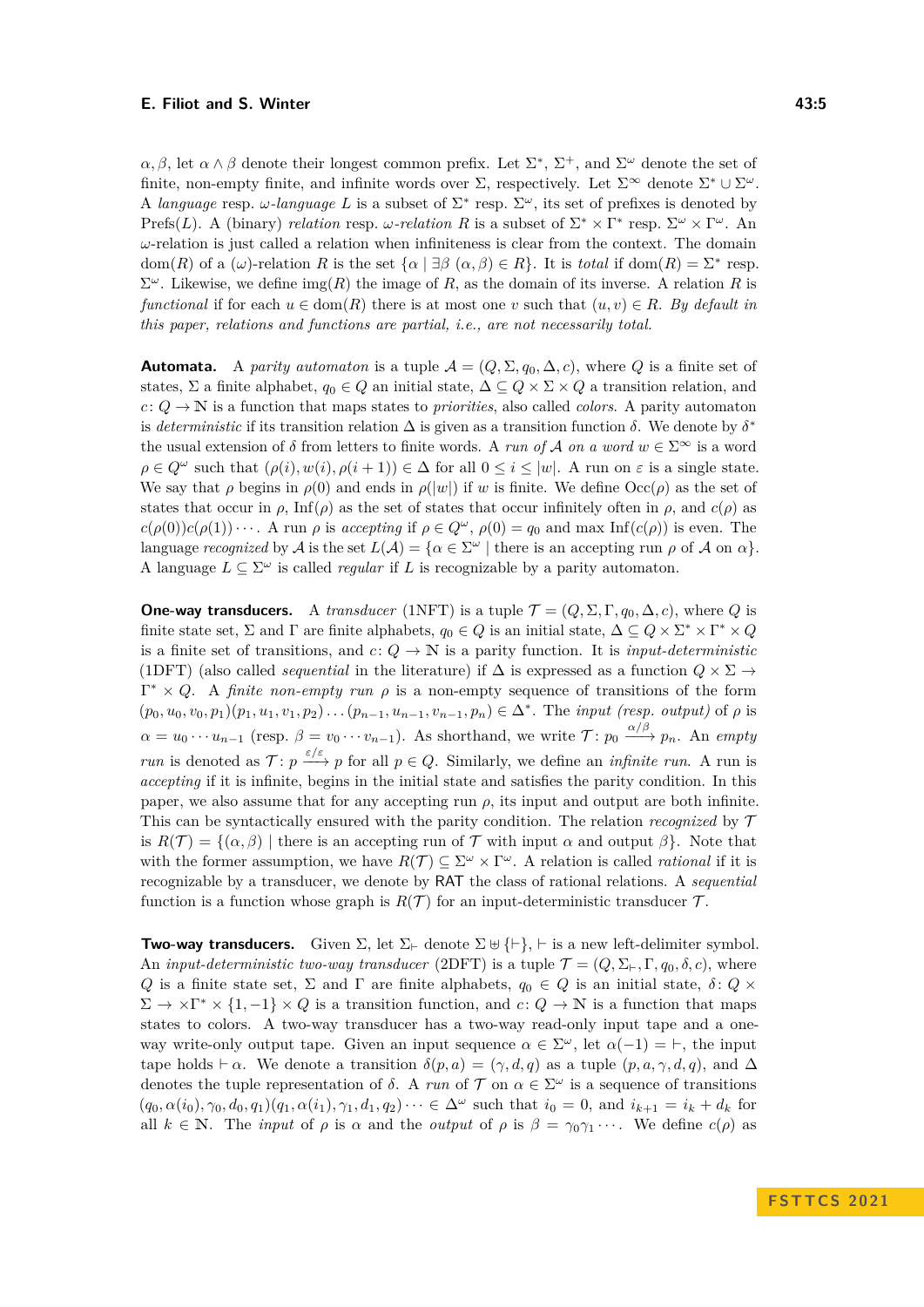## **43:6 Synthesizing Computable Functions from Rational Specifications over Infinite Words**

the sequence of colors  $c(q_0)c(q_1)\cdots$ , *ρ* is *accepting* if max Inf( $c(\rho)$ ) is even. The functional *ω*-relation *recognized* by the deterministic-two way transducer is defined as  $R(T) = \{(α, β) \mid$ there is an accepting run of  $\mathcal T$  with input  $\alpha$  and output  $\beta$ .

**Games.** A game arena is a tuple  $G = (V_0, V_1, v_0, A, E)$ , where  $V = V_0 \oplus V_1$  is a set of vertices,  $V_0$  belongs to Eve and  $V_1$  to Adam,  $v_0$  is an initial vertex,  $A$  is a finite set of actions, and  $E \subseteq V \times A \times V$  is a set of labeled edges such that  $(v, a, v') \in E$  and  $(v, a, v'') \in E$  implies that  $v' = v''$  for all  $v \in V$  and  $a \in A$ . We assume that the arena is deadlock-free. We use letters on edges as it is more convenient to have them at hand for the proofs, it is however not necessary. A *play* in *G* is an infinite sequence  $v_0a_0v_1a_1\cdots$  such that  $(v_i, a_i, v_{i+1}) \in E$  for all  $i \in \mathbb{N}$ . Note that a play is uniquely determined by its action sequence. A *game* is of the form  $\mathcal{G} = (G, Win)$ , where G is a game arena and  $Win \subseteq V^{\omega}$  is a winning condition. Eve wins a play  $\alpha = v_0 a_0 v_1 a_1 \cdots$  if  $v_0 v_1 \cdots \in W$ *in*, otherwise Adam wins. For ease of presentation, we also write  $\alpha \in Win$ .

A *strategy* for Eve resp. Adam is a function  $(VA)^*V_0 \to A$  resp.  $(VA)^*V_1 \to A$  such that  $\sigma(xv) = a$  with  $x \in (VA)^*$ ,  $v \in V$ , and  $a \in A$  implies that there is  $v' \in V$  such that  $(v, a, v') \in E$ . A play  $v_0 a_0 v_1 a_1 \cdots$  is consistent with a strategy  $\sigma$  for Eve resp. Adam if  $\sigma(v_0a_0\cdots v_i)=a_i$  for all  $i\in\mathbb{N}$  with  $v_i\in V_0$  resp.  $v_i\in V_1$ . A strategy  $\sigma$  for Eve is a *winning strategy* if  $\alpha \in$  *Win* for all plays  $\alpha$  consistent with  $\sigma$ . A *strategy automaton* for Eve is a tuple  $\mathcal{S} = (M, V, m_0, \delta, \mu)$ , where M is a finite set of (memory) states, V is the alphabet,  $m_0$  is an initial state,  $\delta: M \times V \to M$  is the memory update function, and  $\mu: M \times V_0 \to A$  is the next action function such that for all  $v \in V_0$  and  $m \in M$ , there is  $v' \in V$  with  $(v, \mu(m, v), v') \in E$ .

**Problem statement.** In this section, we introduce the problem we want to solve. Let  $\Sigma$ , Γ be two finite alphabets. Given a relation  $R \subseteq \Sigma^{\omega} \times \Gamma^{\omega}$  and a (partial) function  $f : \Sigma^{\omega} \to \Gamma^{\omega}$ , *f* is said to *uniformize R* if dom(*f*) = dom(*R*) and  $(\alpha, f(\alpha)) \in R$  for all  $\alpha \in \text{dom}(R)$ . We also say that *R* is uniformizable by *f* or that *f* is a uniformizer of *R*. We are interested in computable uniformizers, which we now introduce.

 $\triangleright$  **Definition 2** ([\[25\]](#page-15-5) computable functions). *A function*  $f: \Sigma^{\omega} \to \Gamma^{\omega}$  *is called* computable *if there exists a deterministic multi-tape machine M that computes f in the following sense, M has a read-only one-way input tape, a two-way working tape, and a write-only one-way output tape. All tapes are infinite to the right, finite to the left. For any finite word*  $w \in \Sigma^*$ , *let*  $M(w)$  *denote the output*<sup>[3](#page-5-0)</sup> *of*  $M$  *on*  $w$ *. The function*  $f$  *is said to be computable if for all*  $\alpha \in \text{dom}(f)$  *and*  $i \in \mathbb{N}$  *there exists*  $j \in \mathbb{N}$  *such that*  $f(\alpha)(:i)$  *is prefix of*  $M(\alpha(:i))$ *.* 

Note that in the above definition, checking whether the infinite input belongs to the domain is not a requirement and should not be, because in general, it is impossible to do it reading only a finite prefix of the input. That is why in this definition, we assume that the input belongs to the domain of the function. It is a reasonable assumption. For instance, the inputs may have been produced by another program (e.g., a transducer) for which one has guarantees that they belong to some well-behaved (e.g., regular) language.

<span id="page-5-1"></span>**Example 3.** To begin with, consider the function  $f_1: \{a, b, c\}^\omega \to \{b, c\}^\omega$  defined by  $f_1(a^nba^{\omega}) = b^{\omega}$  and  $f_1(a^nca^{\omega}) = c^{\omega}$  for all  $n \in \mathbb{N}_{\geq 1}$ . It is computable by a TM which on inputs of the form  $a^n x a^{\omega}$  for  $x \in \{b, c\}$ , outputs nothing up to reading *x*, and then, depending on *x*, either outputs *c* or *b* whenever it reads an *a* in the remaining suffix *a ω*.

<span id="page-5-0"></span><sup>&</sup>lt;sup>3</sup> The finite word written on the output tape the first time  $M$  reaches the  $|w|$ th cell of the input tape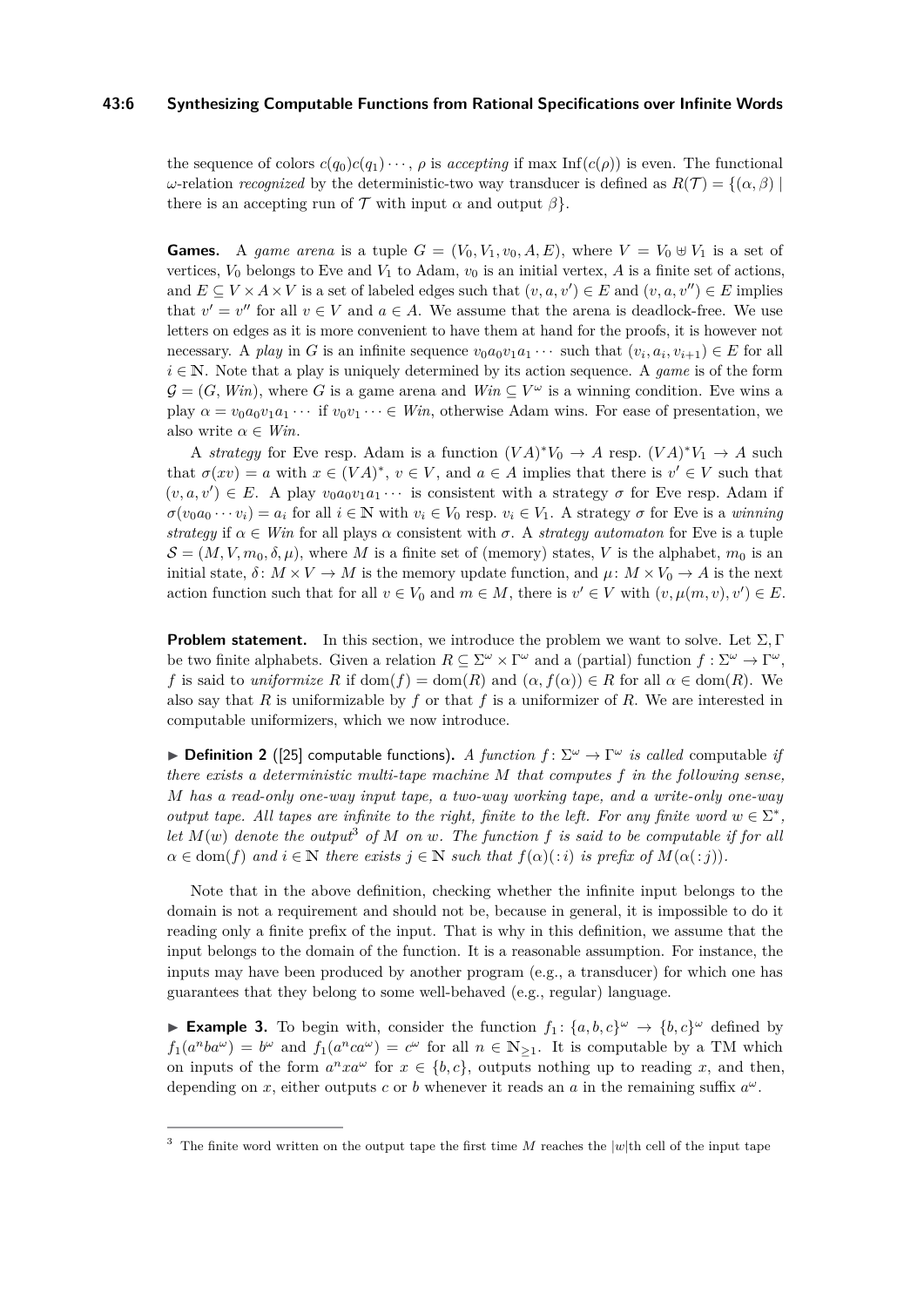Consider the function  $f_2$ :  $\{a, b\}^\omega \to \{a, b\}^\omega$  defined by  $f_2(\alpha) = a^\omega$  if  $\alpha$  contains infinitely many *a* and  $f(\alpha) = b^{\omega}$  otherwise for all  $\alpha \in \{a, b\}^{\omega}$ . It is rational but not computable, because to determine even the first output letter, an infinite lookahead is needed.

Let S be a class of relations. The S-synthesis problem asks, given a relation  $S \in \mathcal{S}$ (finitely represented), whether there exists a computable function which uniformizes *S*. If such a function exists, then the procedure must return a TM computing it. Our first result, proved using an easy adaptation of the proof of [\[7,](#page-15-9) Theorem 17], showing that it is undecidable whether a given rational relation of finite words has a sequential uniformizer, is an undecidability result.

<span id="page-6-0"></span>▶ **Proposition 4.** *The* RAT*-synthesis problem is undecidable, even if restricted to the subclass of rational relations with total domain.*

**Proof sketch.** We sketch a reduction from Post's correspondence problem. Let  $u_1, \ldots, u_n$ and  $v_1, \ldots, v_n$  be a PCP instance. We construct the  $\omega$ -rational relation R that contains pairs  $(\alpha, \beta)$  of the form  $\alpha = i_1 \cdots i_k \alpha'$  with  $i_1 \cdots i_k \in \{1, \ldots, n\}^*$  and  $\alpha \in \{a, b\}^\omega$  and  $\beta = u_{i_1} \cdots u_{i_k} a^{\omega}$  if  $\alpha'$  contains infinitely many *a* and  $\beta \neq v_{i_1} \cdots v_{i_k} \beta'$  otherwise. If the PCP has no solution, then the function  $f: i_1 \cdots i_k \alpha' \mapsto u_{i_1} \cdots u_{i_k} \alpha^{\omega}$  uniformizes  $R$ , because  $u_{i_1} \cdots u_{i_k} \neq v_{i_1} \cdots v_{i_k}$ . The function *f* is clearly computable. If the PCP has a solution, no computable function uniformizes *R*. If the integer sequence  $i_1 \cdots i_k$  is the solution, then  $u_{i_1} \cdots u_{i_k} = v_{i_1} \cdots v_{i_k}$ . Intuitively, for an input sequence starting with the solution, no prefix of the input sequence allows to determine whether the output must begin with  $u_{i_1} \cdots u_{i_k}$  or is not allowed to begin with  $u_{i_1} \cdots u_{i_k}$ .

The relation *R* can be made complete by also allowing all "invalid" inputs together with any output, i.e., by adding all pairs  $(\alpha, \beta) \in \{1, \ldots, n, a, b\}^\omega \times \{1, \ldots, n, a, b\}^\omega$  where the input sequence  $\alpha$  is not of the form  $i_1 \cdots i_k \alpha'$  with  $i_1 \cdots i_k \in \{1, \ldots, n\}^*$  and  $\alpha \in \{a, b\}^\omega$ , and any output sequence  $\beta$ . Any Turing machine that computes  $f$  can easily be adapted to verify whether the input valid.

Next, we give a semi-decision procedure for solving the RAT-synthesis problem which is sound but not complete. In Section [4,](#page-11-0) we introduce a sufficient condition for completeness which yields a (sound and complete) decision procedure for large classes of rational relations.

# <span id="page-6-1"></span>**3 Unbounded Delay Game**

In this section, given a rational relation (as a transducer), we show how to construct a finite-state  $\omega$ -regular two-player game called (unbounded) delay game. We prove that if Eve wins this game then there exists a computable function which uniformizes the relation. Moreover, this function is computable by an input-deterministic two-way transducer. We analyze the complexity of solving the game, which turns out to be in ExpTime. Solving these games yields an incomplete, but sound, decision procedure for the RAT-synthesis problem.

In the game, Adam provides inputs and Eve must produce outputs such that combination of inputs and outputs is in the relation. However, as seen in Example [1,](#page-1-1) Eve might need to wait arbitrarily long before she can safely produce output. Hence, as the game is finite, it can not store arbitrary long input words, and Eve's actions cannot produce arbitrarily long words neither. Instead, we finitely abstract input and output words using a notion we call profiles. Informally, a profile of an input word stores the effects of the word (together with some output word) on the states of the transducer (that specifies the relation) as well as the maximal priority seen along the induced state transformation. Such profiles contain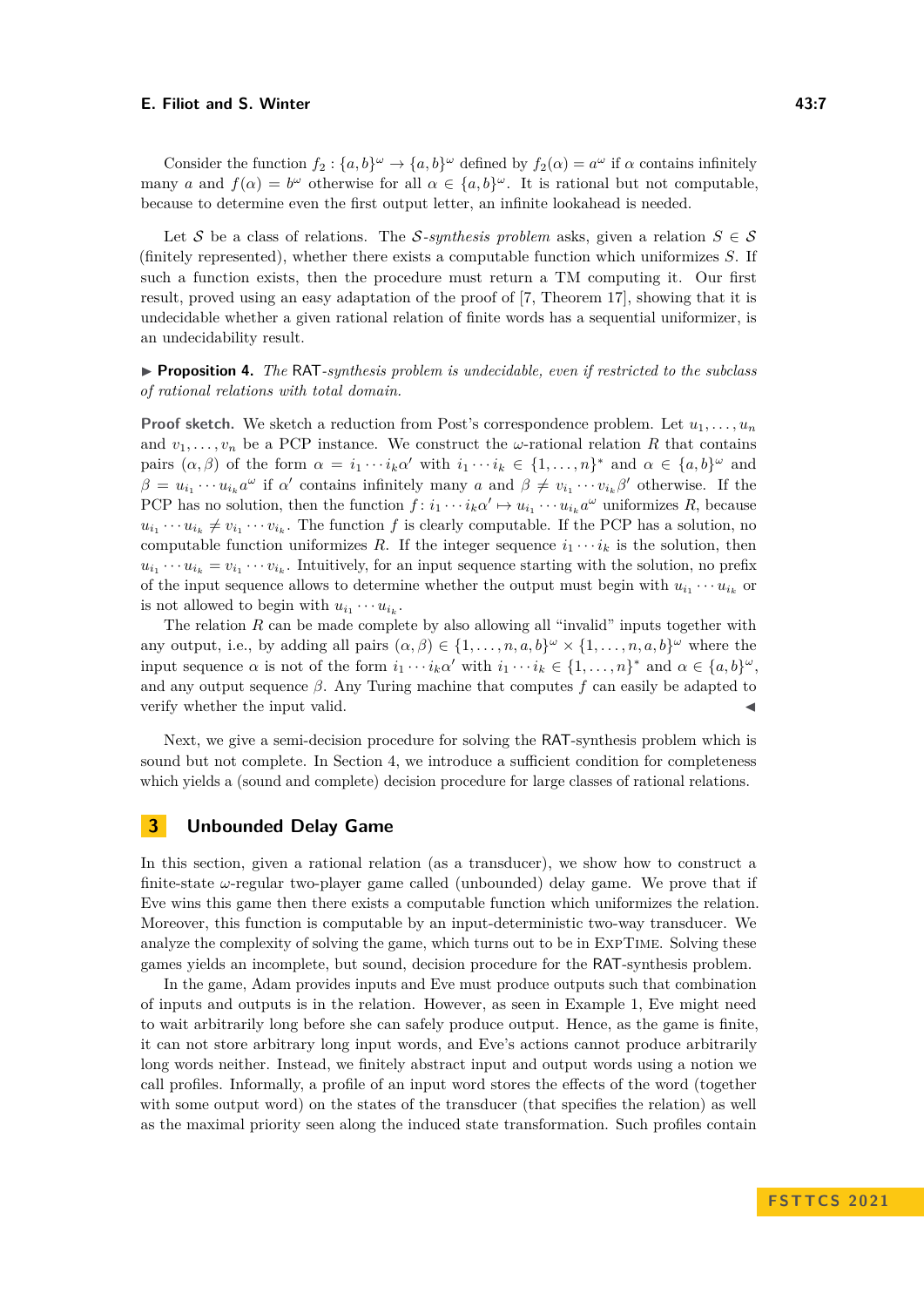### **43:8 Synthesizing Computable Functions from Rational Specifications over Infinite Words**

sufficient information to express a winning condition which makes sure that given the word of input symbols provided by Adam, if Eve would output concrete output words instead of their abstraction, she would produce infinitely often non-empty output words whose concatenation, together with the input word, belongs to the relation.

**State transformation profiles.** Let  $R \subseteq \Sigma^{\omega} \times \Gamma^{\omega}$  be a rational relation given by a transducer  $\mathcal{T} = (Q_{\mathcal{T}}, \Sigma, \Gamma, q_0^{\mathcal{T}}, \Delta_{\mathcal{T}}, c_{\mathcal{T}})$ , and  $C_{\mathcal{T}} = \text{img}(c_{\mathcal{T}})$  its set of used priorities. Let  $\mathcal{D} = (Q_{\mathcal{D}}, \Sigma, q_0^{\mathcal{D}}, \delta_{\mathcal{D}}, c_{\mathcal{D}})$  be a deterministic parity automaton that recognizes dom(*R*), and  $C_{\mathcal{D}} = \text{img}(c_{\mathcal{D}})$  its set of used priorities;  $\mathcal{D}$  can always be constructed from  $\mathcal{T}$  by projecting away its outputs and by determinizing the resulting automaton.

Given  $u \in \Sigma^*$ , its *profile*  $P_u$  are all the possible state transformations it induces for any output. Formally,  $P_u \subseteq Q_{\mathcal{T}} \times Q_{\mathcal{T}} \times C_{\mathcal{T}}$  is defined as  $\{(p,q,c) \mid \text{there is } v \in$  $Γ^*$  and there is a run *ρ* of the form  $T: p \xrightarrow{u/v} q$  with max  $Occ(ρ) = c$ }. Profiles can be multiplied as  $P_1 \otimes P_2 = \{(p, r, \max\{m, n\}) \mid \exists q : (p, q, m) \in P_1, (q, r, n) \in P_2\}$ . Given  $u_1, u_2 \in \Sigma^*$ , it is easy to verify that  $P_{u_1u_2} = P_{u_1} \otimes P_{u_2}$ , and  $P_{\varepsilon}$  is neutral for  $\otimes$ .

**Finite-state unbounded delay game.** We now present a two-player  $\omega$ -regular game  $\mathcal{G}_\mathcal{T} =$ (*G, Win*) such that if Eve has a winning strategy, then *R* has a computable uniformizer. In this game, Adam's actions are to provide input letters, letter-by-letter. Eve's goal is to construct a sequence of state transformations  $(q_0, q_1, m_1)(q_1, q_2, m_2) \ldots$  such that if the infinite input  $\alpha \in \Sigma^{\omega}$  provided by Adam is in dom(*R*), then (*i*) the maximal priority seen infinitely often in  $(m_i)_i$  is even and  $(ii) \alpha = u_0u_1 \cdots$  for some  $u_i \in \Sigma^*$  such that  $(q_i, q_{i+1}, m_{i+1}) \in P_{u_i}$  for all  $i \geq 0$ . As a consequence, all these finite runs can be concatenated to form an accepting run on  $\alpha/v_0v_1 \ldots$ , entailing  $(\alpha, v_0v_1 \ldots) \in R$ . One can then show that if Eve has a strategy to pick the state transformations while ensuring the latter property, then this strategy can be turned into a computable function, and conversely. Picking a state transformation is what we call a *producing action* for Eve. Since a state transformation picked by Eve may correspond to an arbitrarily long word *u<sup>i</sup>* , she also has an action *skip* which allows her to wait before making such a producing action. Now, the difficulty for Eve is to decide when she makes producing actions, in other words, how to decompose the input  $\alpha$ , only based on prefixes of *α*. To that end, before picking a state transformation, she may need to gather lookahead information from Adam. Consequently, the vertices of the game manipulates two consecutive profiles  $P_1$  and  $P_2$ , with the invariant that  $P_1$  is the profile of  $u_i$  while  $P_2$  is the profile of  $u_{i+1}$ , when the input played so far by Adam is  $u_0 \ldots u_{i+1}$ . When Eve knows enough, she picks a state transformation  $(q_i, q_{i+1}, m_i)$  in  $P_1$ , then  $P_1$  becomes  $P_2$  and  $P_2$  is reset to  $P_{\varepsilon}$ . The inputs of Adam up to the next producing action of Eve form the word  $u_{i+2}$ , and so on. The vertices of the game also store information to decide whether the input belongs to the domain of *R* (states of *D*), the parities  $m_i$ , as well as the states  $q_0, q_1, \ldots$ . Formally, the game graph  $G = (V, E)$  is composed of vertices of the form  $(q, c, P_1, P_2, r) \times {\forall, \exists}$ , where  $q \in Q_{\mathcal{T}}$ , *State reached on the combination of input and output sequence.* 

- $c \in \{-1\} \cup C_{\mathcal{T}}$ , *Priorities of the state transformations, -1 is used to indicate that no state transformation was chosen (skip action below).*
- $P_1, P_2,$  *Profiles obtained from the given lookahead of the input word.*
- $\blacksquare$  *r*  $\in Q_{\mathcal{D}}$ . *State reached on the given lookahead of the input word.*
- From a vertex of the form  $(q, c, P_1, P_2, r, \forall)$ , Adam has the following actions:
- $\stackrel{a}{\rightarrow}$   $(q, -1, P_1, P_2 \otimes P_a, \delta_{\mathcal{D}}(r, a), \exists)$ , for all  $a \in \Sigma$ .

*Adam provides the next lookahead letter and P*<sup>2</sup> *is updated accordingly.*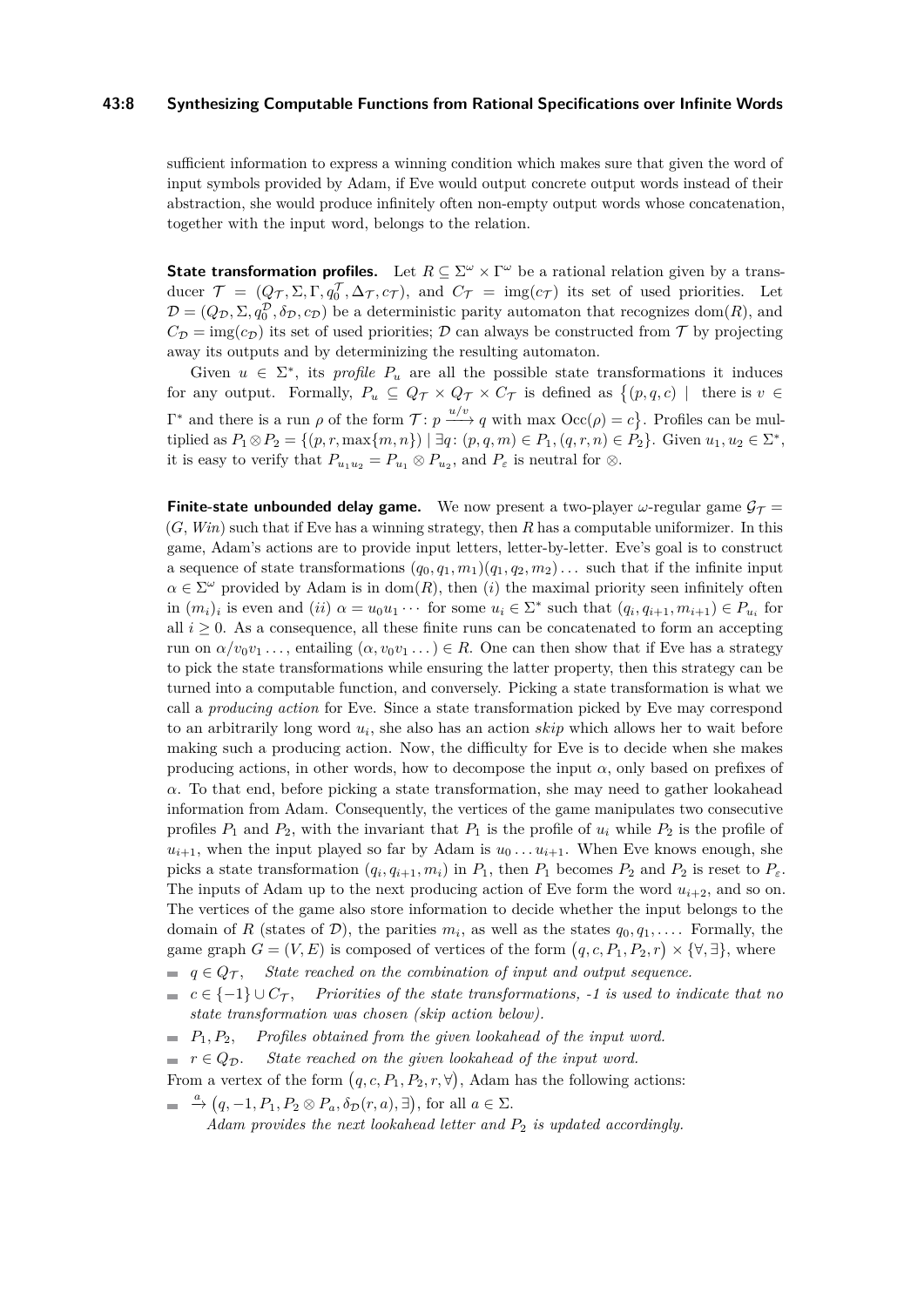From a vertex of the form  $(q, c, P_1, P_2, r, \exists)$ , Eve has the following actions:

- $\xrightarrow{skip} (q, -1, P_1, P_2, r, \forall),$  and  $Eve$  makes a non-producing action, i.e., she waits for further lookahead on the input.
- $\longrightarrow$   $(q', m, P_2, P_{\varepsilon}, r, \forall)$ , where  $(q, q', m) \in P_1$ .

*Eve makes a producing action: a state transformation from the first lookahead profile is chosen, the state transformation is applied, and the first profile is consumed.*

The initial vertex of the game is  $(q_0^{\mathcal{T}}, -1, P_\varepsilon, P_\varepsilon, q_0^{\mathcal{D}}, \forall)$ .

Let us now define  $Win \subseteq V^{\omega}$ . The condition makes sure that if the input sequence provided by Adam is in the domain of *R*, then the sequence of state transformations can be used to build on accepting run of T on that input. *Win*  $\subseteq V^{\omega}$  is the set of all plays  $\gamma$ satisfying the property

 $\max \operatorname{Inf}(col_{\mathcal{D}}(\gamma))$  is even  $\rightarrow \max \operatorname{Inf}(col_{\mathcal{T}}(\gamma))$  is even,

where  $col_{\mathcal{D}}(\gamma) = c_{\mathcal{D}}(\pi^5(\gamma))$ ,  $col_{\mathcal{T}}(\gamma) = \pi^2(\gamma)$ , and  $\pi^i(\gamma)$  is the projection of  $\gamma$  onto the *i*th component of each vertex. It is not difficult to see that *Win* is *ω*-regular, e.g., one can design a parity automaton for it.

We explain the intuition behind *Win*. Our goal is to extract a computable function that uniformizes the relation from a winning strategy. Intuitively, there is a computable function that uniformizes R, if every input word  $\alpha \in \text{dom}(R)$  can be read letter-by-letter, and from time to time, a segment of output letters is produced, continuously building an infinite output word  $\beta$  such that  $(\alpha, \beta) \in R$ . We relate this to *Win*. Recall that R is defined by T. and dom(*R*) by D. Given a play  $\gamma$ , there is a unique input word  $\alpha \in \Sigma^{\omega}$  that corresponds to  $\gamma$ . Since we are looking to build a computable function f with dom(f) = dom(R), we care whether  $\alpha \in \text{dom}(R)$ . The *ω*-word  $\text{col}_{\mathcal{D}}(\gamma)$  is equal to  $c(\rho_{\mathcal{D}})$ , where  $\rho_{\mathcal{D}}$  is the run of D on *α*. If max  $\text{Inf}(col_{\mathcal{D}}(\gamma))$  is even,  $\alpha \in L(\mathcal{D})$ , i.e.,  $\alpha \in \text{dom}(R)$ . An output word  $\beta \in \Gamma^{\infty}$ that corresponds to  $\gamma$  is only indirectly defined, instead the play defines a (possibly finite) sequence of state transformations that an output word  $\beta$  should induce together with  $\alpha$ . How to extract a concrete  $\beta$  from  $\gamma$  is formally defined in the proof of Theorem [5.](#page-9-0) The *ω*-word  $col_{\mathcal{T}}(\gamma)$  contains the relevant information to determine whether  $(α, β) ∈ R(\mathcal{T})$ , i.e.,  $(\alpha, \beta) \in R$ . In particular, if  $\beta$  is finite, max Inf $col_{\mathcal{T}}(\gamma)$  is -1, that means that only finitely many producing actions have been taken. If max  $\text{Inf } col_{\mathcal{T}}(\gamma)$  is even, we have that  $(\alpha, \beta) \in R$ . Thus, *Win* expresses that if  $\alpha \in L(\mathcal{D})$ , then there is some  $\beta \in \Gamma^\omega$ , which can be built continuously while reading  $\alpha$  such that  $(\alpha, \beta) \in R$ .

**From winning strategies to uniformizers.** We are ready to state our first positive result: If Eve has a winning strategy in the unbounded delay game  $\mathcal{G}_{\mathcal{T}}$ , then  $R(\mathcal{T})$  is uniformizable by a computable function. In fact, we show a more precise result, namely, that if Eve has a winning strategy, then the relation is uniformizable by a function recognized by a deterministic two-way parity transducer. Additionally, if the domain of the relation is closed<sup>[4](#page-8-0)</sup>, then a deterministic one-way transducer suffices. Just as (one-way) transducers extend parity automata with outputs on their transitions, input-deterministic two-way transducers extend deterministic two-way parity automata with outputs. The reading tape is two-way, but the output tape is one-way. The class of functions recognizable by 2DFTs is smaller than the class of computable functions and enjoys many good algorithmic properties, e.g., decidability

<span id="page-8-0"></span><sup>4</sup> Recall Footnote [2.](#page-2-0)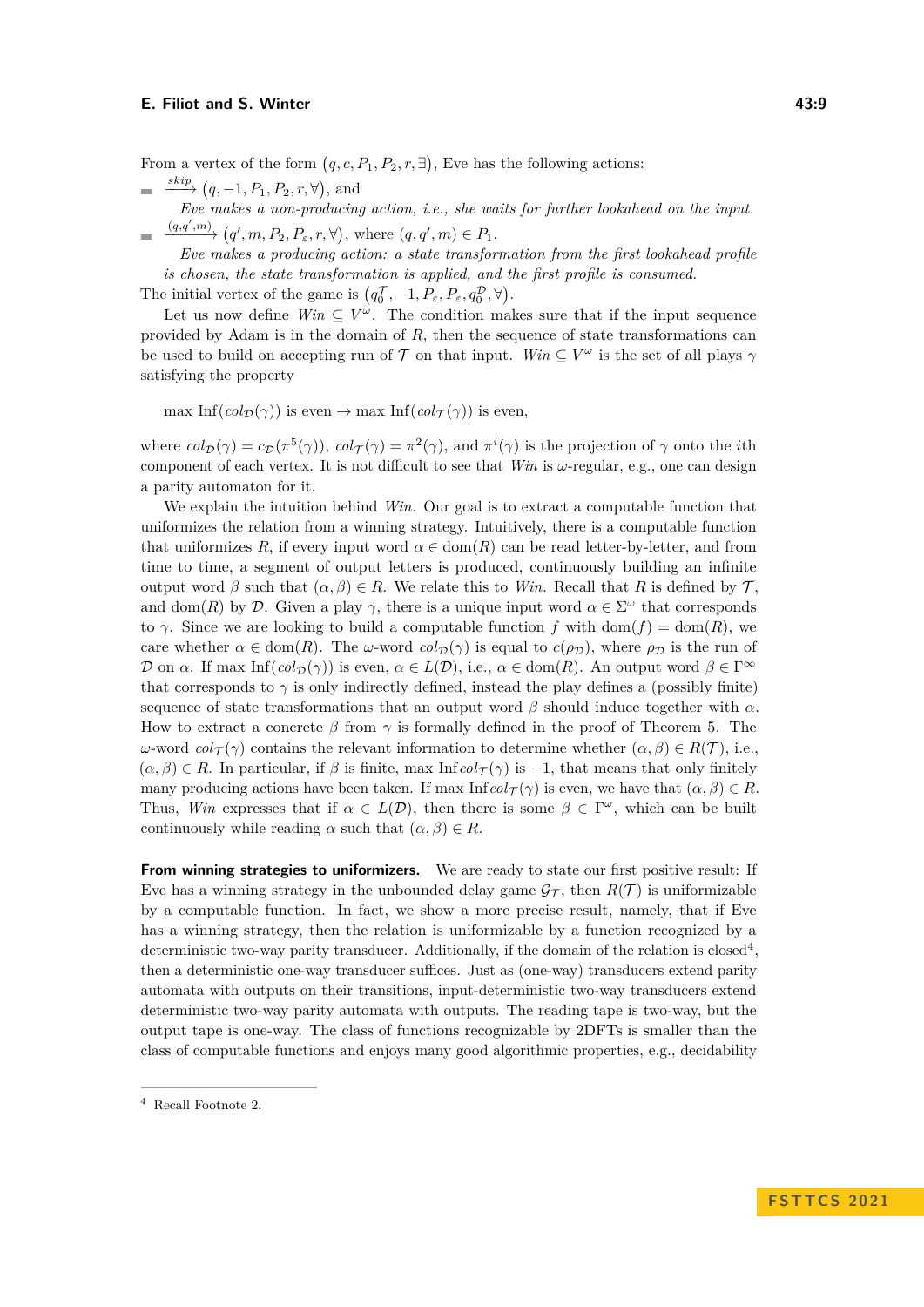**Algorithm 1** Algorithm computing continuous function *f* that uniformizes *R*. The algorithm is described in the proof sketch of Theorem [5.](#page-9-0)

<span id="page-9-1"></span>**Input:**  $\alpha \in \Sigma^{\omega}$ , *G* game arena,  $\mathcal{S} = (M, V, m_0, \delta, \mu)$  strategy automaton **Output:**  $\beta \in \Gamma^\infty$ , if  $\alpha \in \text{dom}(R)$ , then  $(\alpha, \beta) \in R$  $m := m_0$  ;  $/$  current state of the strategy automaton  $u_1 := \varepsilon$ ; // first input block *u*<sup>2</sup> := *ε* ; // second input block  $s_{prev} := s_0$ , initial vertex of *G* ; <br> // previous vertex in the game  $s_{cur} := s_0$ ; // current vertex in the game  $a := \alpha(0)$  ;  $\qquad \qquad$  // current letter of  $\alpha$  **while** *true* **do**  $u_2 := u_2.a$ ; *scur* := *s* if *scur <sup>a</sup>*−→ *s* ∈ *E* ; // update game vertex according to Adam's action  $m := \delta(m, s_{cur})$ ; // strategy automaton is updated with Adam's action  $s_{prev} := s_{cur}$ ;  $s_{cur} := s \text{ if } s_{cur} = \frac{\mu(m, s_{cur})}{m}$ −−−−−−→ *s* ∈ *E* ; // strategy automaton yields Eve's action, the updated game vertex is of the form  $(\cdot, \cdot, P_{u_1}, P_{u_2}, \cdot, \cdot)$   $m := \delta(m, s_{cur})$ ; // strategy automaton is updated with Eve's action **if**  $e := (s_{prev}, (p, q, c), s_{cur})$  *is a producing edge* **then**  choose output block  $v_1 \in \Gamma^*$  such that  $\mathcal{T} : p \xrightarrow{u_1/v_1} q$  with max prio *c*; ; // this choice can be made canonical by computing for instance the smallest word in lexicographic order satisfying this property  $u_1 := u_2$ ;  $u_2 := \varepsilon$ ; *print*(*v*<sub>1</sub>); *//* produce output block **19 end** *a* := *α.nextLetter*() ; // read next input letter **21 end**

of the equivalence problem [\[3\]](#page-14-4). Note that any function recognizable by a 2DFT is computable, in the sense that it suffices to "execute" the 2DFT to get the output. So, from now on, we may freely say that a function is computable by a 2DFT.

<span id="page-9-0"></span> $\triangleright$  **Theorem 5.** Let R be defined by a transducer T. If Eve has a winning strategy in  $\mathcal{G}_T$ , *then R is uniformizable by a function computable by a 2DFT.*

**Proof sketch.** If Eve has a winning strategy in  $\mathcal{G}_{\mathcal{T}}$ , then she also has a finite-state winning strategy because the winning condition is *ω*-regular. From such a strategy we can build an algorithm (a Turing machine), see Algorithm [1,](#page-9-1) that computes a function *f* that uniformizes *R*. The high-level idea of the algorithm is to simulate the strategy, which abstracts inputs and outputs by profiles, and in parallel store concrete inputs and outputs corresponding to those profiles. This is possible as Turing machines have infinite storage capacity. In the algorithm, an input sequence  $\alpha$  is read letter-by-letter and the corresponding play in  $\mathcal G$  is simulated where Adam plays according to  $\alpha$  and Eve according to her winning strategy. In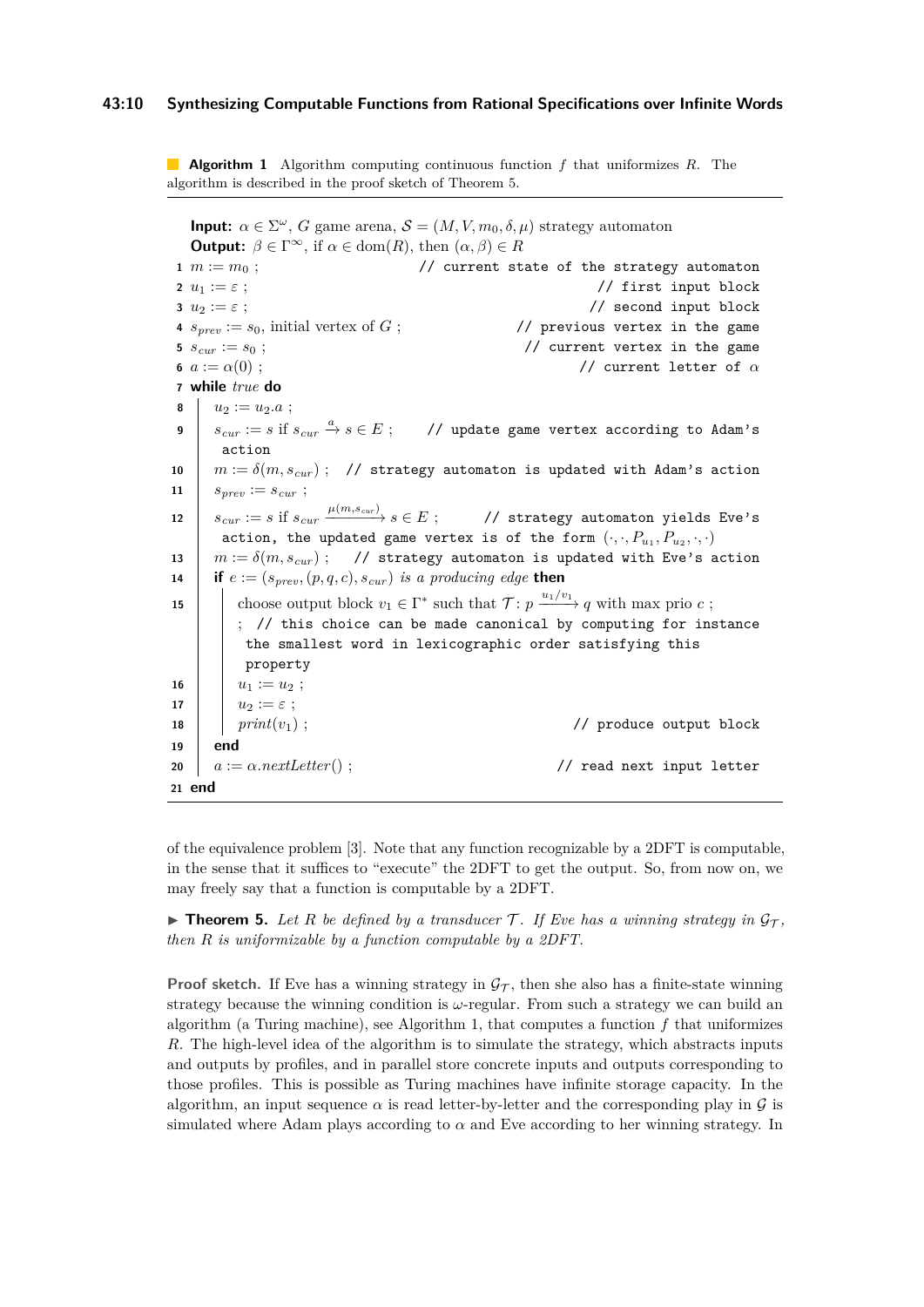the play, a lookahead  $u_i \in \Sigma^*$  gained on Adam's input is stored as its profile  $P_{u_i}$ . In the algorithm, the lookahead  $u_i$  is stored concretely in addition to its profile  $P_{u_i}$ . When Eve takes an action she picks a state transformation (that should occur in the transducer) from  $P_{u_{i-1}}$ , the profile of the previous lookahead sequence  $u_{i-1}$ , also stored by the algorithm. The algorithm picks some  $v_{i-1} \in \Gamma^*$  such that  $u_{i-1}/v_{i-1}$  induces the state transformation picked by Eve. A new non-empty lookahead  $u_{i+1} \in \Sigma^*$  is built, stored as its profile  $P_{u_{i+1}}$  in the play and as the concrete sequence  $u_{i+1}$  in the algorithm until Eve picks a state transformation from  $P_{u_i}$ , and so on. The lookaheads that are built are non-empty (except for the first one), and since Eve plays according to her winning strategy, the sequence of state transformations she picked can be used to build an accepting run of  $\mathcal{T}$  on  $(u_0u_1 \ldots, v_0v_1 \ldots)$ , proving that the latter pair belongs to *R*.

Then we show that *f* can be actually recognized by a 2DFT. The main idea is to use two-wayness to encode finite lookahead over the input: the reading head goes forward to gather input information, and then must return to the initial place where the lookahead was needed to transform the input letter. The difficulty is for the 2DFT to return to the correct position, even though the lookahead can be arbitrarily long. In order to find the correct positions, we make use of a finite-state strategy automaton for Eve's winning strategy in the following sense. A (left-to-right) run of the strategy automaton on the input word yields a unique segmentation of the input, such that segments  $i$  and  $i+1$  contain enough information to determine the output for segment *i*. The idea is to construct a 2DFT that simulates the strategy automaton in order to find the borders of the segments. If the 2DFT goes right, simulating a computation step of the deterministic strategy automaton is easy. Recovering the previous step of the strategy automaton when the 2DFT goes left is non-trivial, it is possible to compute this information using the Hopcroft-Ullman construction presented in [\[18\]](#page-15-18). We show that having the knowledge of the profiles of segments  $i$  and  $i+1$  is enough to deterministically produce a matching output for segment *i* on-the-fly going from left-to-right over segment  $i$  again.

We make some remarks about the form of the game, in particular the use of two lookahead profiles, instead of one. Assume we would have only one profile abstracting the lookahead over Adam inputs. For simplicity, assume the specification is automatic (i.e., letter-to-letter). Suppose, so far, Adam and Eve have alternated between providing an input letter and producing an output letter (in the finite-state game, Eve producing letter(s) corresponds to the abstract action of picking state transformations), but now, she needs to wait for more inputs before she can safely output something new. Suppose that Adam has provided some more input, say the word *u*, and Eve now has enough information about the input to be able to produce something new. Abstractly, it means that in the game, Adam has given the word *u* but only its profile *P* is stored. Eve might not be able to produce an output of the same length as *u* (for example, if producing the *i*th output letter depends on the  $i + k$ th input letter). So, she cannot consume the whole profile *P* (i.e., pick a state transformation in *P*). What she has to do, is to decompose the profile *P* into two profiles such that  $P = P_1 \otimes P_2$ and pick a state transformation in  $P_1$ , and then continue the game with profile  $P_2$  (and keep on updating it until she can again produce something). The problem is, firstly, that there is no unique way of decomposing *P* as  $P_1 \otimes P_2$ , and secondly,  $P_1$  might not correspond to any prefix of *u*. That is why it is needed to have explicitly the decomposition at hand in the game construction.

<span id="page-10-0"></span>**• Lemma 6.** Deciding whether Eve has a winning strategy in  $\mathcal{G}_{\mathcal{T}}$  is in EXPTIME.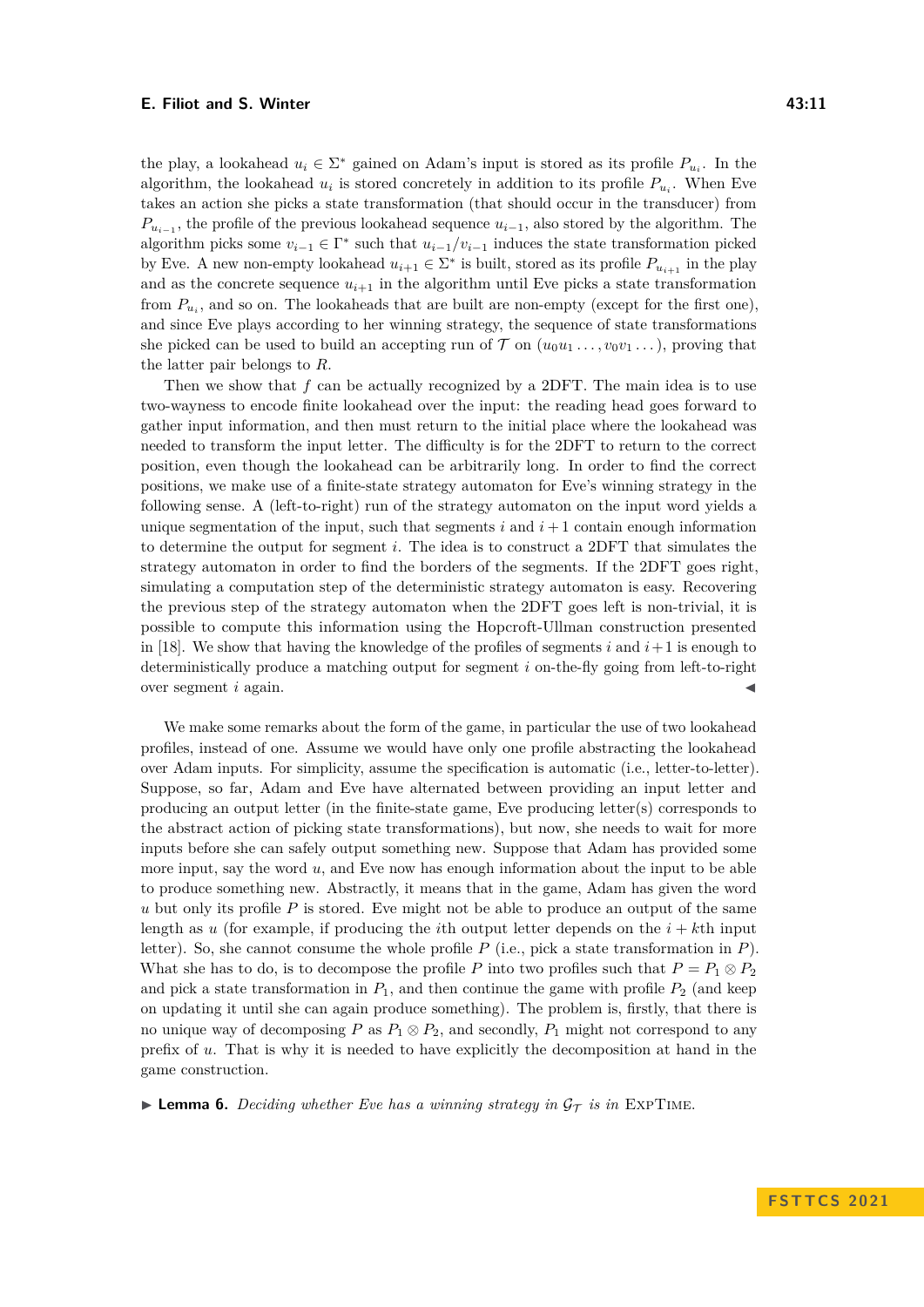### **43:12 Synthesizing Computable Functions from Rational Specifications over Infinite Words**

**Proof sketch.** Two-player *ω*-regular games are decidable (see, e.g., [\[16\]](#page-15-19)). The claimed upper bound is achieved by representing the winning condition as a deterministic parity automaton, carefully analyzing its size, and then solving a parity game.

▶ Remark 7. The converse of Theorem [5](#page-9-0) is not true.

Clearly, if the converse was true, the RAT-synthesis problem would be decidable, which is a contradiction to Proposition [4.](#page-6-0) We also give a small example that illustrates that uniformizability does not imply the existence of a winning strategy.

**Example 8.** Consider the identity function  $f: \{a, b\}^{\omega} \to \{a, b\}^{\omega}$  such that all inputs with either finitely many *a* or *b* are in the domain. A (badly designed) letter-to-letter transducer  $\mathcal T$  that recognizes  $f$  has five states  $S, A, B, A', B'$ , where  $S$  is the starting state,  $A, B$  (resp.  $A', B'$  are used to recognize finitely many *b* (resp. *a*), and from *S*, the first input/output letter non-deterministically either enters *A* or *A'*. In a play in  $\mathcal{G}_{\mathcal{T}}$ , at some point, Eve must make her first output choice, i.e., she starts to build a run of  $\mathcal T$ . This choice fixes whether the run is restricted to  $A, B$  or  $A', B'$ . No matter Eve's choice, Adam can respond with an infinite sequence of either only  $a$  (for  $A, B$ ) or  $b$  (for  $A', B'$ ), making it impossible to build an accepting run. Thus, Eve has no winning strategy, but clearly the function *f* is computable.

While in the above example, the point of failure is clearly the bad presentation of the specification, this is not the case in general. Recall the proof sketch of Proposition [4,](#page-6-0) where we provide a reduction from Post's correspondence problem. A non-deterministic transducer constructed from a given PCP instance  $u_1, v_1, \ldots, u_n, v_n$  can guess whether the input word contains infinitely many *a*, and accordingly either checks that the output begins with  $u_{i_1} \cdots u_{i_k}$  for input sequences beginning with indices  $i_1 \cdots i_k$ , or checks that it does not begin with a prefix equal to  $v_{i_1} \cdots v_{i_k}$ . As detailed in the proof sketch, if the PCP instance has no solution, there is a computable uniformization, however, using the same argumentation as in the above example, such a transducer would make it impossible to have a winning strategy. In order to have a winning strategy, the transducer must be changed such that it checks at the same time whether the output starts with  $u_{i_1} \cdots u_{i_k}$  and does not start with something equal to  $v_{i_1} \cdots v_{i_k}$  for input sequences beginning with  $i_1 \cdots i_k$ . In general, depending on the PCP instance, it is not possible to make both checks in parallel.

We state a lemma about bounded delay.

 $\blacktriangleright$  **Lemma 9.** Let R be defined by a transducer T. If there exists  $\ell \geq 0$ , such that Eve has a *winning strategy in*  $\mathcal{G}_{\mathcal{T}}$  *with at most*  $\ell$  *consecutive* skip-moves, then  $R$  *is uniformizable by a function computable by a 1DFT.*

Intuitively, such a strategy yields a function computable by a 1DFT, because the needed lookahead (as it is bounded) can be stored in the state space.

## <span id="page-11-0"></span>**4 A Sufficient Condition for Completeness**

As we have seen in the previous section,

 $\triangleright$  Remark 10. Theorem [5](#page-9-0) yields a semi-decision procedure for solving the RAT-synthesis problem (it is sound but not complete).

In this section, we show that the procedure is complete for two known and expressive classes of rational relations, namely the class of automatic relations (AUT), which are for example used as specifications in Church synthesis, as well as the class of deterministic rational relations (DRAT) [\[24\]](#page-15-6) (to be formally defined below), see Corollary [13.](#page-13-0)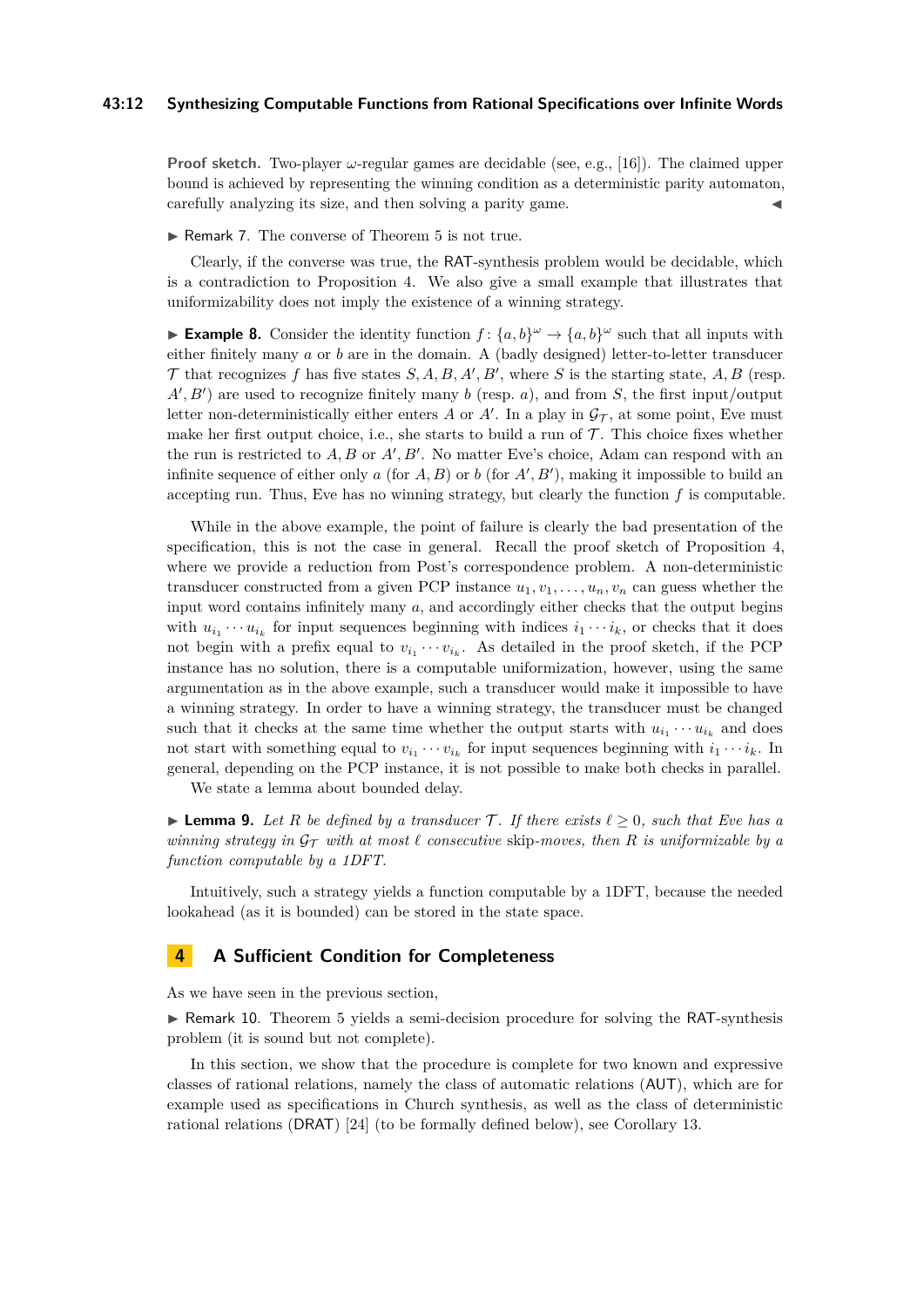To arrive at these results, we define a structural restriction on transducers that turns out to be a sufficient condition for completeness. Let  $\mathcal T$  be a transducer. An *input* (resp. *output*) state is a state *p* from which there exists an outgoing transition  $(p, u, v, q)$  such that  $u \neq \varepsilon$ (resp.  $v \neq \varepsilon$ ). The set of input (resp. output) states is called  $Q_i$  (resp.  $Q_o$ ). A transducer T has *property* P if for all words  $u \in \Sigma^*$ , all  $v_1, v_2 \in \Gamma^*$  such that  $v_1$  is a prefix of  $v_2$  the following holds:

if 
$$
\mathcal{T}: p \xrightarrow{u/v_1} q
$$
,  $\mathcal{T}: p \xrightarrow{u/v_2} r$ , and  $q, r$  are input states, then  $q = r$ .

This property implies that, given  $\alpha \in \Sigma^{\omega}, \beta \in \Gamma^{\omega}$  such that there is a run of  $\mathcal T$  with input  $\alpha$ and output *β*, for each prefix  $u \in \Sigma^*$  of  $\alpha$  there exists a unique prefix  $v \in \Gamma^*$  of  $\beta$  that has to be produced while reading *u* before the remainder  $\alpha'$  (let  $\alpha = u\alpha'$ ) can be read. Furthermore, the target state of  $\mathcal{T}: q_0 \xrightarrow{u/v}$  is unique and this state is exited only when further input (from  $\alpha'$ ) has to be read. In simpler terms, given a prefix of an input word, it is uniquely determined how long the prefix of a given output word has to be so that further input can be processed and the reached state is unique. This implies that input prefixes together with (long enough) output prefixes are sufficient to determine the beginning of an accepting run if such a run exists. This allows us to show the following.

<span id="page-12-0"></span> $\triangleright$  **Theorem 11.** Let R be defined by a transducer T with property P. If R is uniformizable *by a computable function, then Eve has a winning strategy in*  $\mathcal{G}_{\tau}$ .

**Proof sketch.** In fact, we explain how to construct a winning strategy from a continuous (a computable function is always continuous, see Section [5\)](#page-13-1) uniformizer *f* of *R*. Given  $\alpha \in$ dom(*R*) and  $f(\alpha)$ , we show that it is possible to decompose the input  $\alpha$  into  $u_0u_1 \cdots$  and the output  $f(\alpha)$  into  $v_0v_1 \cdots$  such that there exists an accepting run  $\mathcal{T}: q_0 \xrightarrow{u_0/v_0} q_1 \xrightarrow{u_1/v_1} q_2 \cdots$ where each  $q_i$  is an input state for  $i > 0$ . Moreover, this decomposition and run can be determined in a unique way and on-the-fly, in the sense that a factor  $u_i/v_i$  only depends on the factors  $u_0/v_0, \ldots, u_{i-1}/v_{i-1}$ . This makes it possible for Eve to pick a corresponding state transformation sequence  $(q_0, q_1, c_0)(q_1, q_2, c_1) \cdots$  which is only dependent on the so far seen actions of Adam spelling  $u_0u_1 \cdots$ . The main idea to determine the  $u_i$  is to look at the indices *j* for which the longest common prefix of the sets  $S_j = \{f(\alpha(:,j)\beta) | \alpha(:,j)\beta \in \text{dom}(R)\}\$ strictly increases. Given  $u_i$ , the output  $v_0v_1 \cdots v_i$  is any common prefix of the sets  $S_j$ , such that a run  $\mathcal{T}: q_i \xrightarrow{u_i/v_i}$  is defined and its target is an input state. The fact that  $\mathcal{T}$  has property  $P$  guarantees that each of these runs has the same target, thus, the next state transformation  $(q_i, q_{i+1}, c_i)$  is uniquely determined.

We turn to the setting of closed domains.

 $\blacktriangleright$  **Lemma 12.** Let R with dom(R) closed be defined by a transducer  $\mathcal T$  with property  $\mathcal P$ . If *R* is uniformizable by a computable function, then there exists a computable  $\ell \geq 0$  such that *Eve has a winning strategy in*  $\mathcal{G}_{\mathcal{T}}$  *with at most*  $\ell$  *consecutive* skip-*moves.* 

**Proof sketch.** Intuitively, the reason why bounded lookahead suffices in the setting of closed domains is that (basically at each point of time during a play) Adam's moves describe a series of longer and longer finite input words that "converge" to a valid infinite input word from the domain. Hence, Eve can not wait arbitrarily long to make producing moves, as such a play describes a valid infinite input sequence and a finite output sequence.

We formally introduce AUT and DRAT. A relation is *deterministic rational* if it is recognized by a transducer where  $Q_i$  and  $Q_o$  partition its state space, and its transition relation  $\Delta$  is a function  $(Q_i \times \Sigma \times {\{\varepsilon\}} \to Q) \cup (Q_o \times {\{\varepsilon\}} \times \Gamma \to Q)$ . It is *automatic* if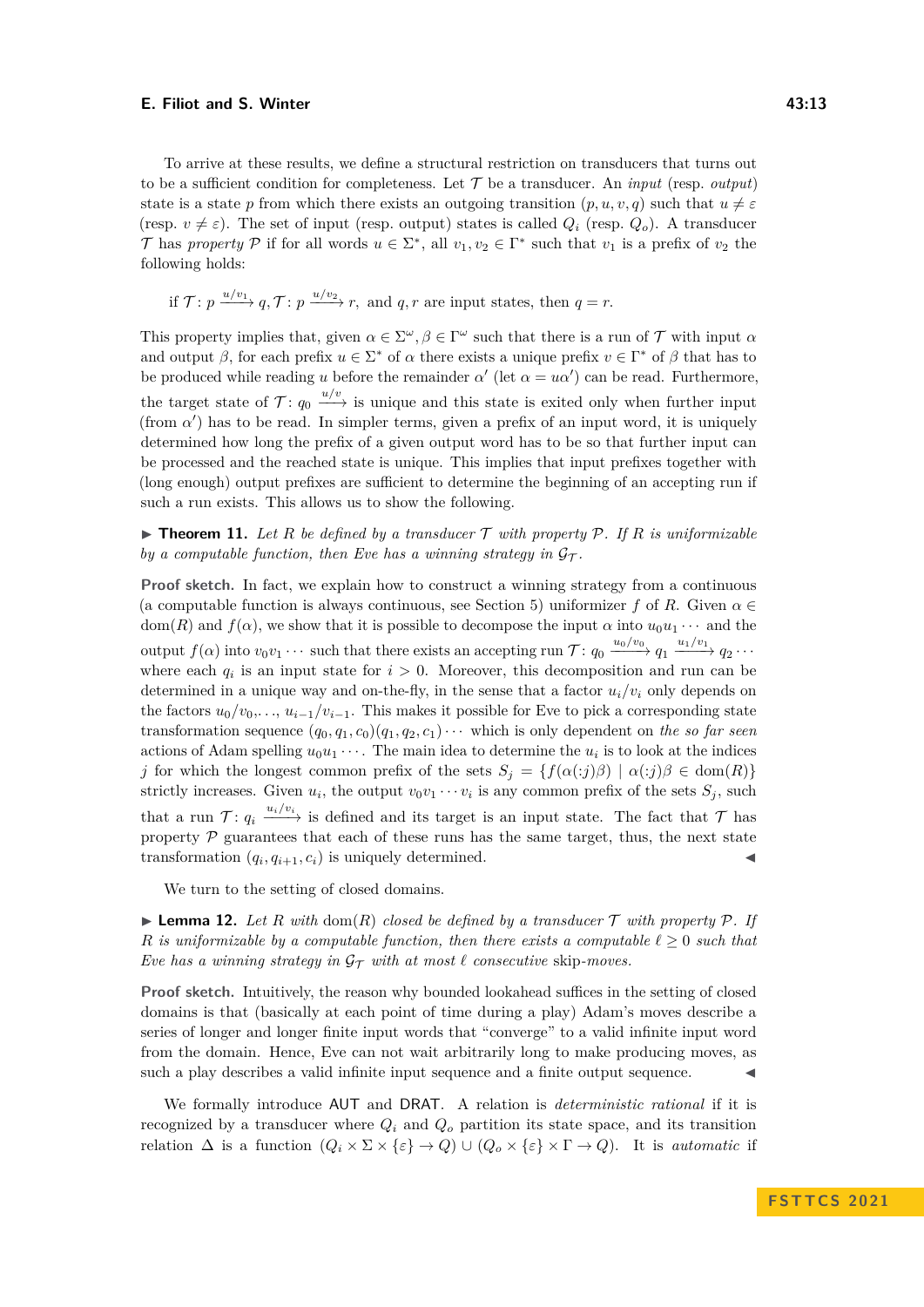## **43:14 Synthesizing Computable Functions from Rational Specifications over Infinite Words**

additionally  $\Delta$  strictly alternates between  $Q_i$  and  $Q_o$  states. It is easy to see that every DRAT-transducer (and a fortiori every AUT-transducer) satisfies the property  $P$ . In general, given any transducer  $\mathcal T$ , we do not know if it is decidable whether  $\mathcal T$  has property  $\mathcal P$ .

**Main result.** We now state our main result: Asking for the existence of a uniformization which is computable by a Turing machine or computable by an input-deterministic two-way transducer (2DFT), are equivalent questions, as long as specifications are DRAT relations. Moreover, these questions are decidable.

<span id="page-13-0"></span> $\triangleright$  **Corollary 13.** Let R be defined by a DRAT-transducer T. The following are equivalent:

**1.** *R is uniformizable by a computable function.*

**2.** *R is uniformizable by a function computable by a 2DFT.*

**3.** *Eve has a winning strategy in*  $\mathcal{G}_{\mathcal{T}}$ *.* 

*Moreover, if* dom(*R*) *is closed, then it is equivalent to R being uniformizable by a function computable by a 1DFT.*

Note that the above result also holds for the slightly more general case of relations given by transducers with property  $P$ . We highlight two facts regarding closed domains.

▶ Remark 14. The set of infinite words over a finite alphabet is closed, i.e., every total domain is closed. Furthermore, it is decidable whether a domain (e.g., given by a Büchi automaton) is closed. It is a well-known fact that the topological closure of a Büchi language is a Büchi language (one can trim the automaton and declare all states to be accepting) and therefore one can check closedness by checking equivalency with its closure.

▶ **Theorem 15.** *The* AUT*- and* DRAT*-synthesis problems are* ExpTime-complete.

**Proof.** Membership in ExpTime directly follows from Lemma [6](#page-10-0) and Corollary [13.](#page-13-0) In [\[20\]](#page-15-17) it was shown that this problem is ExpTime-hard in the particular case of automatic relations with total domain, so the lower bound applies to our setting.

# <span id="page-13-1"></span>**5 Discussion**

**Continuous functions.** We have shown that checking the existence of a computable function uniformizing a relation given by transducer with property  $P$  is decidable (a consequence of Theorems [5](#page-9-0) and [11](#page-12-0) and Lemma [6\)](#page-10-0). The proofs of Theorems [5](#page-9-0) and [11](#page-12-0) use another notion, which is easier to manipulate mathematically than computability, that of continuity. A function is called *continuous* if

$$
\forall \alpha \in \text{dom}(f) \,\,\forall i \in \mathbb{N} \,\,\exists j \in \mathbb{N} \,\,\forall \beta \in \text{dom}(f) : |\alpha \wedge \beta| \geq j \rightarrow |f(\alpha) \wedge f(\beta)| \geq i. \tag{1}
$$

 $\blacktriangleright$  **Example 16.** Consider the function  $f_1$  of Example [3.](#page-5-1)  $f_1$  is continuous, because the *i*th output symbol only depends on the  $max(i, n + 1)$  first input symbols. Consider the function  $f_2$  of Example [3.](#page-5-1) The function  $f_2$  is clearly rational, but it is not continuous. We verify that *f*<sub>2</sub> is not continuous, let  $\alpha_n$  denote  $a^n b^\omega$ , we have that  $|\alpha_n \wedge a^\omega| = n$  and  $|f_2(\alpha_n) \wedge f_2(a^\omega)| = 0$ for all  $n \in \mathbb{N}$ . Thus,  $f_2$  is not continuous.

The notions of computability and continuity are closely related. If a function  $f: \Sigma^{\omega} \to \Gamma^{\omega}$ is computable, it is also continuous. This is not difficult to see when comparing the definitions of computable and continuous functions. The converse does not hold because the continuity definition does not have any computability requirements (see [\[12\]](#page-15-14) for a counter-example). However, regarding synthesis, the two notions coincide: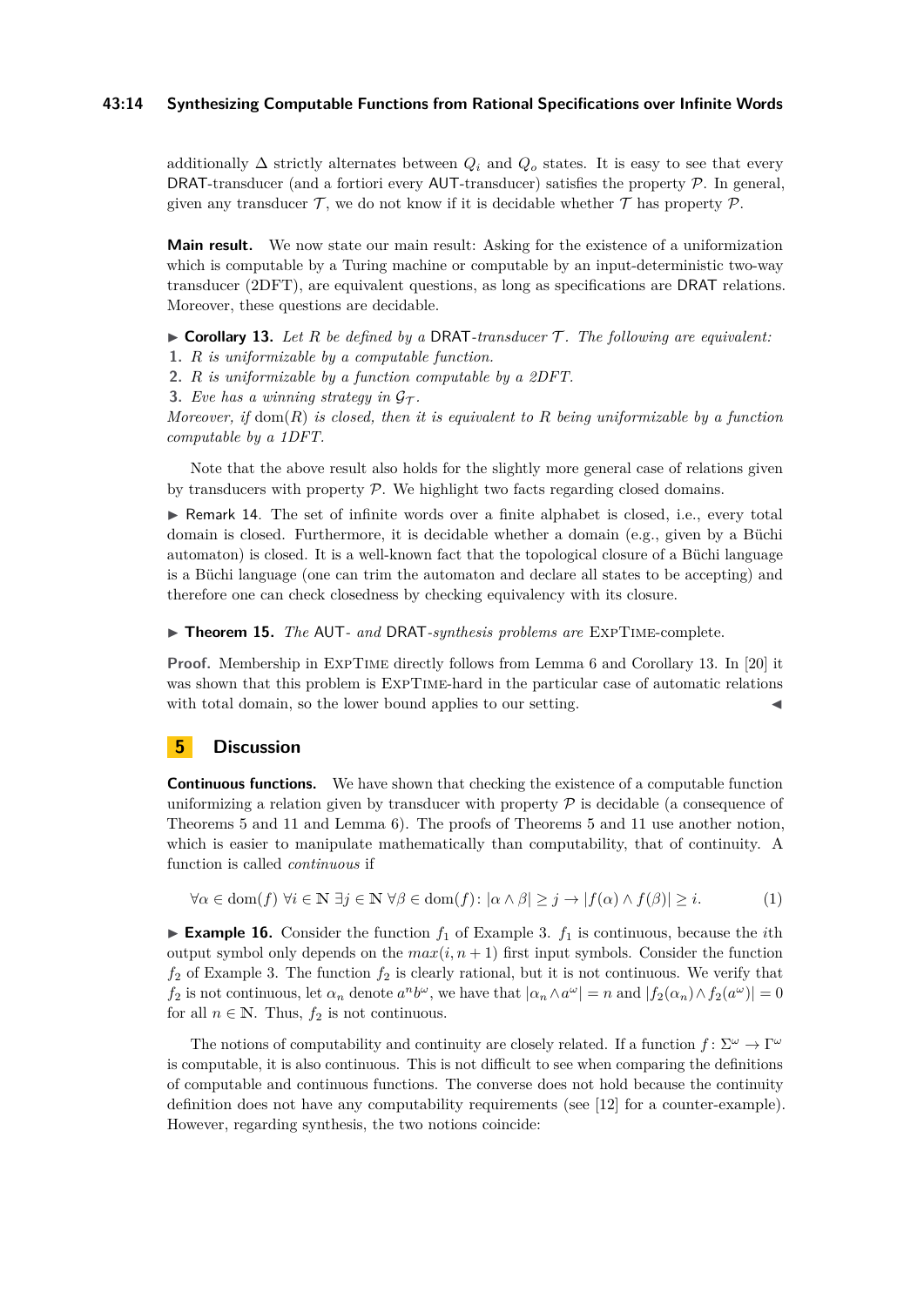- $\triangleright$  **Theorem 17.** Let R be defined by T with property P. The following are equivalent:
- **1.** *R is uniformizable by a continuous function.*
- **2.** *R is uniformizable by a computable function.*

**Proof.** Indeed, any computable uniformizer is continuous. Theorem [11](#page-12-0) states that if there exists a computable uniformizer, then there exists a winning strategy in the delay game. However, in the proof of this theorem, we show a stronger statement: If there exists a continuous uniformizer, then there exists a winning strategy in the delay game. Such a strategy can be assumed to have finite-memory (as finite-memory suffices to win games with *ω*-regular conditions). We have shown in the proof (sketch) of Theorem [5](#page-9-0) how to translate a finite-state winning strategy into an algorithm (a Turing machine) that computes a function *f* which uniformizes the relation.

**Conclusion and future work.** We investigated the synthesis of algorithms (aka. Turing machine computable functions) from rational specifications. While undecidable in general, we have proven decidability for DRAT (and a fortiori AUT). Furthermore, we have shown that the whole computation power of Turing machines is not needed, two-way transducers are sufficient (and necessary). As TMs reading heads are read-only left-to-right, converting a 2DFT into a TM requires that the TM stores longer and longer prefixes of the input in the working-tape for later access. This is the only use the TM needs to make of the working tape. This is a naive translation, and sometimes the working tape can be flushed (some prefixes of the input may possibly not be needed anymore). More generally, it is an interesting research direction to fine-tune the class of functions targeted by synthesis with respect to some constraints on the memory, including quantitative constraints.

Related to the latter research direction is the following open question: is the synthesis problem of functions computable by input-deterministic one-way (aka. sequential) transducers from deterministic rational relations decidable? It is already open for automatic relations. We have shown that if a rational relation with closed domain is uniformizable by a computable function, then also by a sequential function. However, closedness is not a sufficient condition: e.g., the function which maps any  $a^n x c^{\omega}$  to  $x c^{\omega}$  for  $x \in \{\#, \$\},\$  is sequential; a sequential transducer just has to erase the  $a^n$  part, but its domain is not closed. This problem is interesting because sequential transducers only require bounded memory to compute a function (in contrast to two-way transducers that require access to unboundedly large prefixes of the input).

### **References**

- <span id="page-14-1"></span>**1** Shaull Almagor and Orna Kupferman. Good-enough synthesis. In *International Conference on Computer Aided Verification*, pages 541–563. Springer, 2020.
- <span id="page-14-0"></span>**2** Rajeev Alur, Rastislav Bodík, Eric Dallal, Dana Fisman, Pranav Garg, Garvit Juniwal, Hadas Kress-Gazit, P. Madhusudan, Milo M. K. Martin, Mukund Raghothaman, Shambwaditya Saha, Sanjit A. Seshia, Rishabh Singh, Armando Solar-Lezama, Emina Torlak, and Abhishek Udupa. Syntax-guided synthesis. In *Dependable Software Systems Engineering*, pages 1–25. IEEE, 2015.
- <span id="page-14-4"></span>**3** Rajeev Alur, Emmanuel Filiot, and Ashutosh Trivedi. Regular transformations of infinite strings. In *2012 27th Annual IEEE Symposium on Logic in Computer Science*, pages 65–74. IEEE, 2012.
- <span id="page-14-2"></span>**4** Roderick Bloem, Rüdiger Ehlers, and Robert Könighofer. Cooperative reactive synthesis. In Bernd Finkbeiner, Geguang Pu, and Lijun Zhang, editors, *Automated Technology for Verification and Analysis - 13th International Symposium, ATVA 2015, Shanghai, China, October 12-15, 2015, Proceedings*, volume 9364 of *Lecture Notes in Computer Science*, pages 394–410. Springer, 2015.
- <span id="page-14-3"></span>**5** Romain Brenguier, Jean-François Raskin, and Ocan Sankur. Assume-admissible synthesis. *Acta Informatica*, 54(1):41–83, 2017. [doi:10.1007/s00236-016-0273-2](https://doi.org/10.1007/s00236-016-0273-2).